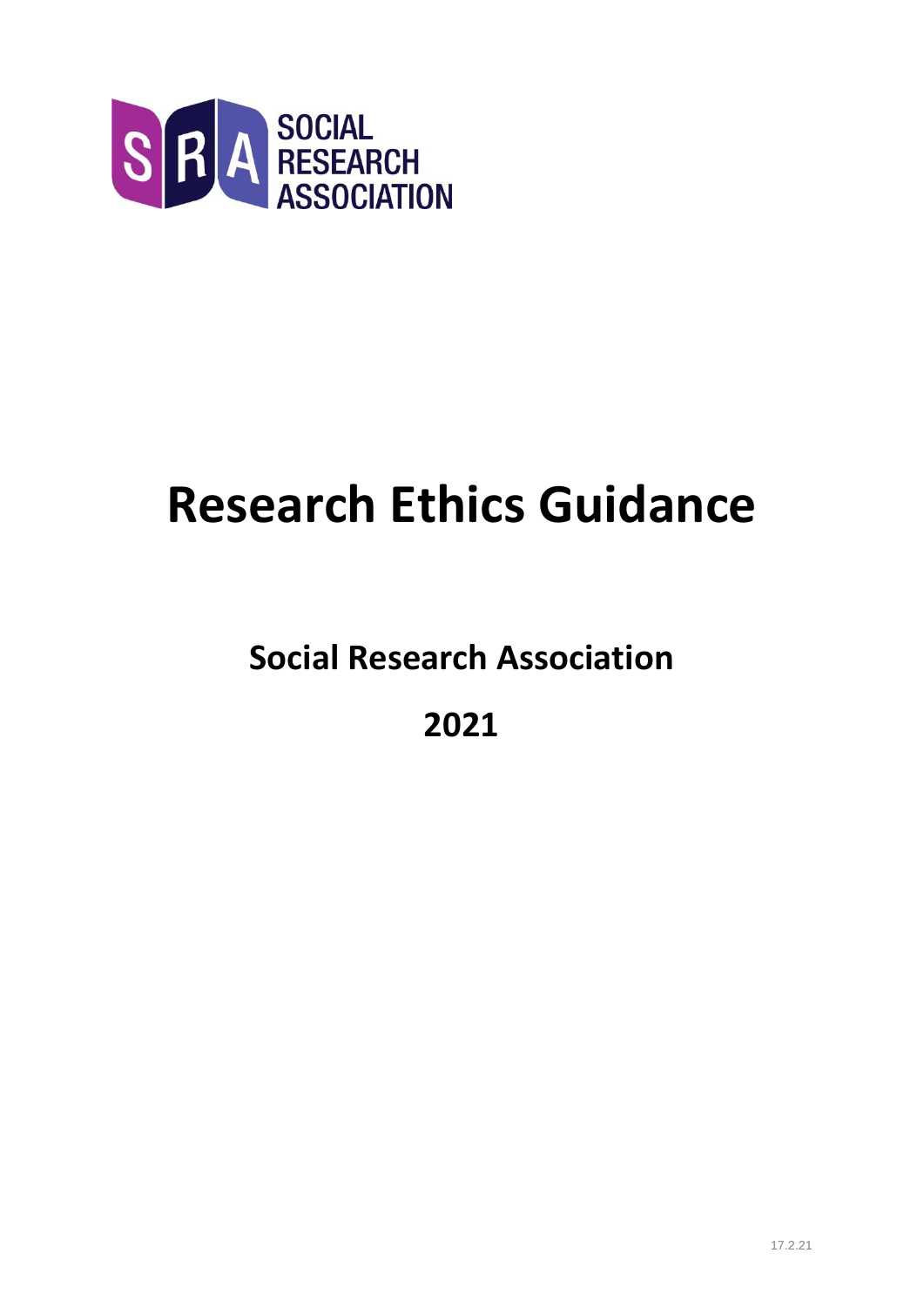### **Contents**

| 1              |       |  |    |  |  |  |  |  |
|----------------|-------|--|----|--|--|--|--|--|
|                | 1.1   |  |    |  |  |  |  |  |
|                | 1.2   |  |    |  |  |  |  |  |
|                | 1.2.1 |  |    |  |  |  |  |  |
|                | 1.3   |  |    |  |  |  |  |  |
| 1.4            |       |  |    |  |  |  |  |  |
|                | 1.5   |  |    |  |  |  |  |  |
|                | 1.5.1 |  |    |  |  |  |  |  |
| 1.5.2<br>1.5.3 |       |  |    |  |  |  |  |  |
|                |       |  |    |  |  |  |  |  |
| 1.5.4          |       |  |    |  |  |  |  |  |
| 1.5.5          |       |  |    |  |  |  |  |  |
|                | 1.6   |  |    |  |  |  |  |  |
|                | 1.7   |  |    |  |  |  |  |  |
|                | 1.8   |  |    |  |  |  |  |  |
| 1.9            |       |  |    |  |  |  |  |  |
| 1.9.1          |       |  |    |  |  |  |  |  |
| 1.10           |       |  |    |  |  |  |  |  |
| 2              |       |  |    |  |  |  |  |  |
| 2.1            |       |  | 15 |  |  |  |  |  |
|                | 2.2   |  |    |  |  |  |  |  |
|                | 2.3   |  |    |  |  |  |  |  |
|                | 2.4   |  |    |  |  |  |  |  |
|                | 2.5   |  |    |  |  |  |  |  |
|                | 2.6   |  |    |  |  |  |  |  |
|                | 2.7   |  |    |  |  |  |  |  |
|                | 2.8   |  |    |  |  |  |  |  |
|                | 2.9   |  |    |  |  |  |  |  |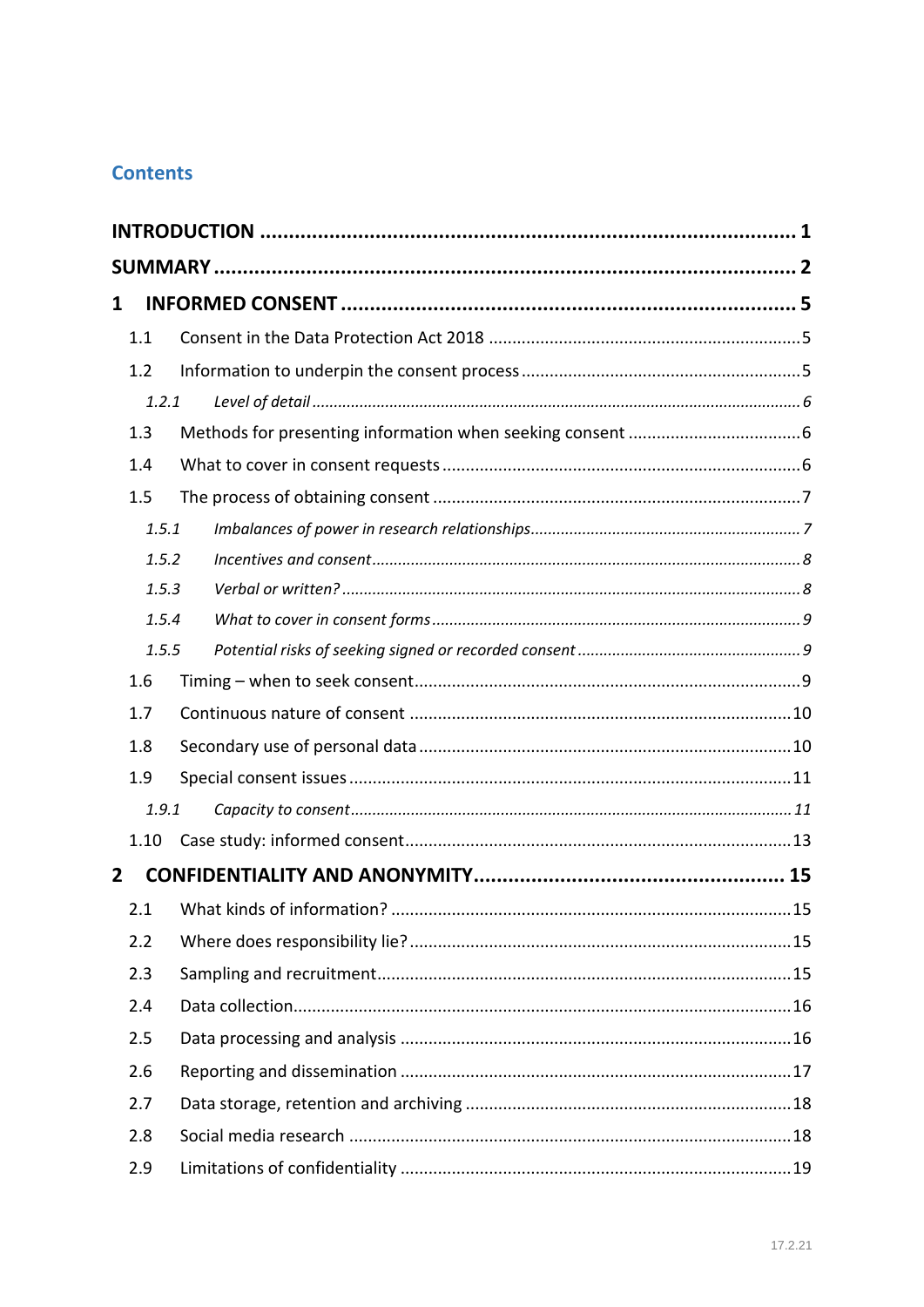|   | 2.10  |  |  |  |  |  |
|---|-------|--|--|--|--|--|
| 3 |       |  |  |  |  |  |
|   | 3.1   |  |  |  |  |  |
|   | 3.1.1 |  |  |  |  |  |
|   | 3.1.2 |  |  |  |  |  |
|   | 3.1.3 |  |  |  |  |  |
|   | 3.2   |  |  |  |  |  |
|   | 3.3   |  |  |  |  |  |
|   | 3.3.1 |  |  |  |  |  |
|   | 3.3.2 |  |  |  |  |  |
|   | 3.4   |  |  |  |  |  |
|   | 3.5   |  |  |  |  |  |
| 4 |       |  |  |  |  |  |
|   | 4.1   |  |  |  |  |  |
|   | 4.2   |  |  |  |  |  |
|   | 4.3   |  |  |  |  |  |
|   | 4.4   |  |  |  |  |  |
|   | 4.5   |  |  |  |  |  |
| 5 |       |  |  |  |  |  |
|   | 5.1   |  |  |  |  |  |
| 6 |       |  |  |  |  |  |
|   |       |  |  |  |  |  |
|   | 6.2   |  |  |  |  |  |
|   | 6.3   |  |  |  |  |  |
|   | 6.4   |  |  |  |  |  |
|   | 6.5   |  |  |  |  |  |
|   | 6.6   |  |  |  |  |  |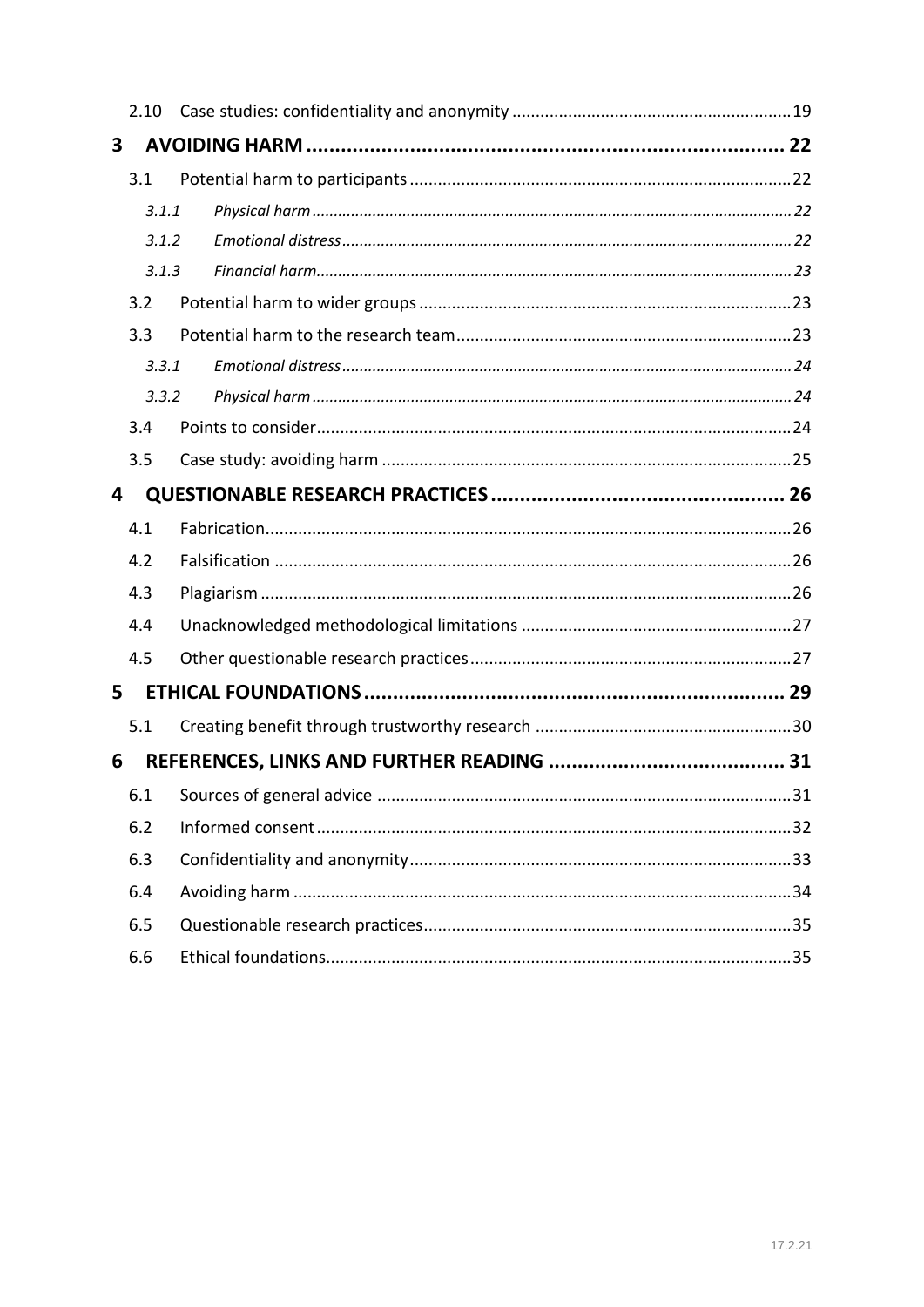## <span id="page-3-0"></span>**INTRODUCTION**

We've written this guidance for you to draw on when you face an ethical issue or dilemma in social research. It is intended as a basis for reflection and discussion.

Like previous Social Research Association (SRA) guidance on research ethics, it does not offer rigid rules, but illustrates ethical practices to which experienced and respected social researchers generally adhere. Our aim is to encourage you to reflect carefully at all stages of the research process.

While the guidance aims to be comprehensive, it does not claim to provide an answer to every ethical dilemma you may face. While it's important to identify and resolve ethical issues and concerns before research gets underway, it's not always possible to anticipate these.

The guidance is neither exhaustive nor definitive. Rather, we provide clarity about common ethical issues that researchers face, and highlight the importance of reflexivity – that is, checking that your behaviour accords with ethical standards.

The guidance reflects ethical norms, policy and law at the time of writing. The SRA will review it as necessary.

#### **Development of the guidance**

We published our first ethical guidelines in the 1980s, and an updated guide in 2003 that has been widely used and is referenced in this guidance.

#### **Acknowledgements**

The SRA is grateful to the volunteer working group of SRA members, chaired by Patten Smith, which developed this guidance. The group members were: Alison Allam, Berni Graham, Carolyn Heitmeyer, Catherine Shaw, Cecile Morales, Rosemary Lamport, Sam Clemens and Yulia Kartalova-O'Doherty. The group co-edited drafts, with Graham Farrant (SRA) providing editorial support.

We are also grateful to our reviewers. Dr Ron Iphofen gave the first external review. Tim Vizard and Emily Mason-Apps of the Office for National Statistics (ONS), and SRA trustees David Johnson, Isabella Pereira and Jane Evans reviewed later drafts.

This guidance is solely the responsibility of the SRA.

#### **Disclaimer**

This is not a legal document. While it notes some instances when UK law may affect research (such as data protection legislation) it does not offer legal advice.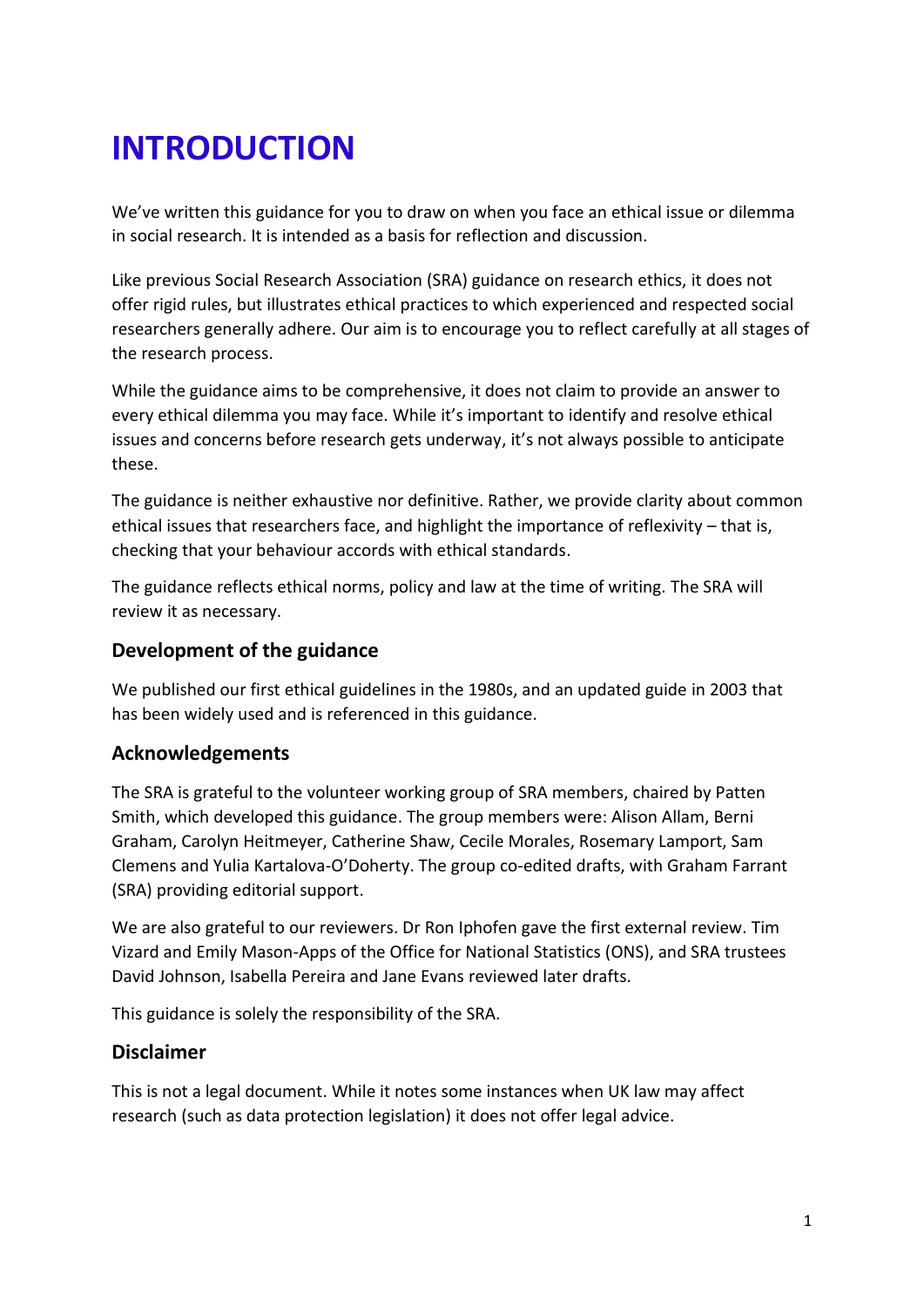## <span id="page-4-0"></span>**SUMMARY**

The guidance is in five main sections, with references and further reading in section 6:

### **[Informed consent](#page-7-0) (section 1)**

The meaning of informed consent is that information can be collected from or about people only if they have understood the purpose of the research and what their participation entails, and have freely agreed to participate in it.

Informed consent is generally taken to mean that:

- Participation is voluntary and people are not put under pressure to take part
- Prospective participants are given a brief description of the study and of what participation entails, and the researcher can be reasonably confident that participants understand this

Consent is best viewed as a continuous process rather than as a discrete and irreversible decision: participants need to be aware that they can withdraw at any point, for any or no reason.

Although the principle can be straightforwardly stated, ensuring that individuals are both informed and genuinely consenting requires considerable care and attention to detail.

Consent plans and processes are often a major focus of ethics review panels or committees.

### **[Confidentiality and anonymity](#page-16-0) (section 2)**

Researchers have a responsibility to ensure the confidentiality and anonymity of participants, at all stages of the research process, and – as far as possible – to address and resolve any concerns before the research gets under way.

The principle of confidentiality is concerned with limiting access to personal data – defined in the Data Protection Act 2018 as data that identifies a living person or that could identify them in combination with other data. In the context of research, it means that researchers do not share information gained from research participants that may disclose their identities to any unauthorised parties.

Closely related, but distinct, is the principle of anonymity. This means concealing the identities of participants when their data is shared beyond the immediate research team, by removing the name (and/or other identifying information) from a research participant's data.

There are a few specific circumstances when confidentiality and anonymity may be limited and conditional, and when researchers have a duty of care to report possible harm/danger to participant or to others to the relevant authorities.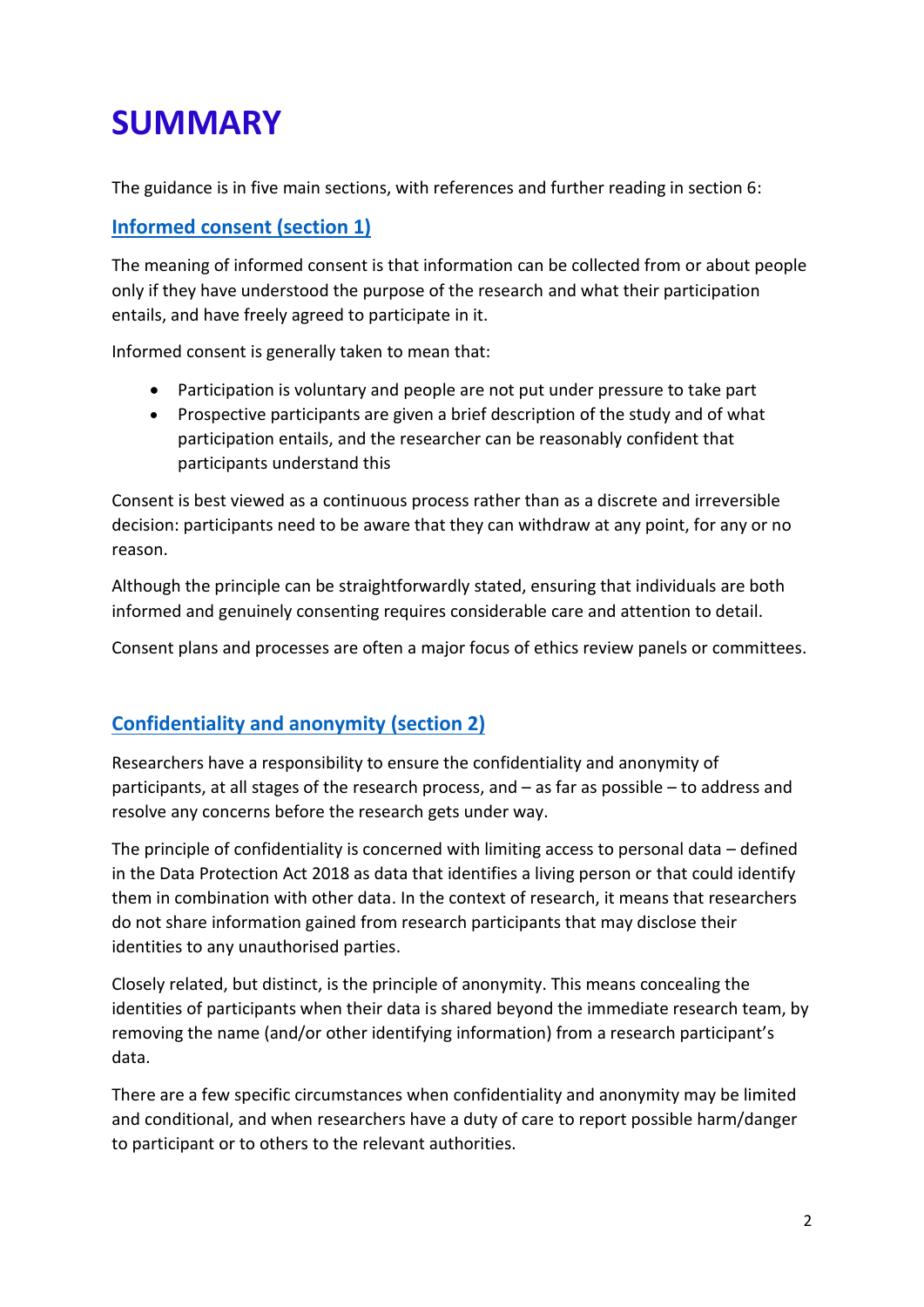## **[Avoiding harm](#page-24-0) (section 3)**

While it is not easy to define 'harm' in the context of social research, there are two key considerations. First, probability – how likely is harm to occur? Second, severity – how serious might it be?

Researchers need to consider the potential for causing harm, and how to avoid it, against the beneficial effects of social research.

Organisations may wish to develop a safeguarding policy to describe how they will avoid causing harm to participants. 1

The potential for harm can be emotional, physical and financial. While in some situations there is clear guidance and a universal understanding about how to avoid harm, in others the circumstances are less clear cut, and researchers need to make subjective judgements about acceptable risks.

In part, any understanding about 'avoiding harm' depends on different viewpoints. The guidance considers potential harm to:

- Participants
- Researched groups and groups directly interacting with researched groups
- Researchers

The researcher has an ethical responsibility to consider these potentially conflicting perspectives, and to make a balanced and reasoned judgement about what are acceptable risks for everyone involved.

The boundaries of social research continue to expand, for example with the use of social and digital media. New sources of harm may emerge, but with additional mitigations and opportunities.

#### **[Questionable research practices](#page-28-0) (section 4)**

This section considers fabrication, falsification, plagiarism and other questionable practices.

The scope of questionable research practices is wide and nebulous. Depending on the circumstances, there is a continuum between scientific fraud, bias/inaccuracy and simple carelessness or ignorance. However, research professionals have a responsibility to minimise errors by acquiring a good understanding of methods and topics, and by taking a careful approach. So, we consider an additional category of questionable research practice: 'unacknowledged methodological limitations'.

The negative impact of questionable practices can be considerable. At the least, they may waste resources; at worst, they damage the credibility of the profession, and may harm

<sup>&</sup>lt;sup>1</sup> See for example the ONS safeguarding policy: <https://www.ons.gov.uk/aboutus/contactus/ourresponsibilitytothepublic>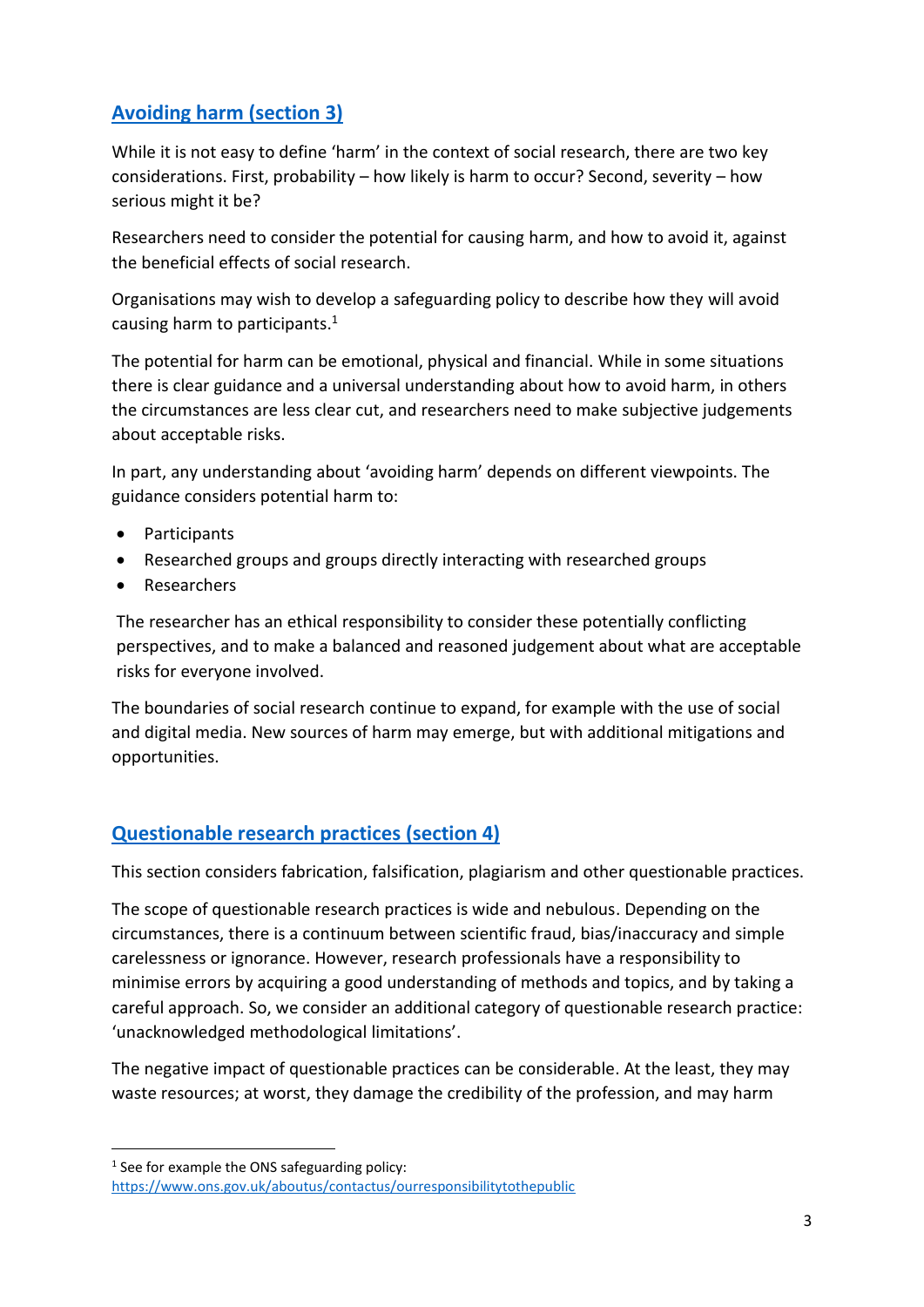people relying on the findings. Researchers, therefore, have a responsibility to ensure high standards of integrity throughout the research cycle.

### **[Ethical foundations](#page-30-0) (section 5)**

Ethical guidelines require a foundation if they are to command general assent. Rather than basing this guidance on one or other detailed ethical theory (which would inevitably be contested), it is based on what social researchers actually do: on the practices of social researchers who take ethics seriously. In taking this approach (which the SRA has done over many years), the primary aim is to inform rather than prescribe. Rather than impose rigid rules to which social researchers everywhere must adhere, the guidance documents widely held principles of research, and identifies the factors which obstruct their implementation. Sometimes, the operation of one principle impedes the operation of another, and choices need to be made. The guidance does not offer priority lists for making these choices, but a framework within which the conscientious social researcher can, for the most part, work comfortably.

This section briefly discusses a component of social research which many social researchers regard as essential. Broadly speaking, social research is undertaken to provide benefit, whether the intrinsic benefit of widening knowledge or the instrumental benefit of being practically beneficial. If such benefits are to accrue, social research must deliver, and be seen to deliver, valid findings. As such, research must be conducted to high methodological standards and open to expert scrutiny.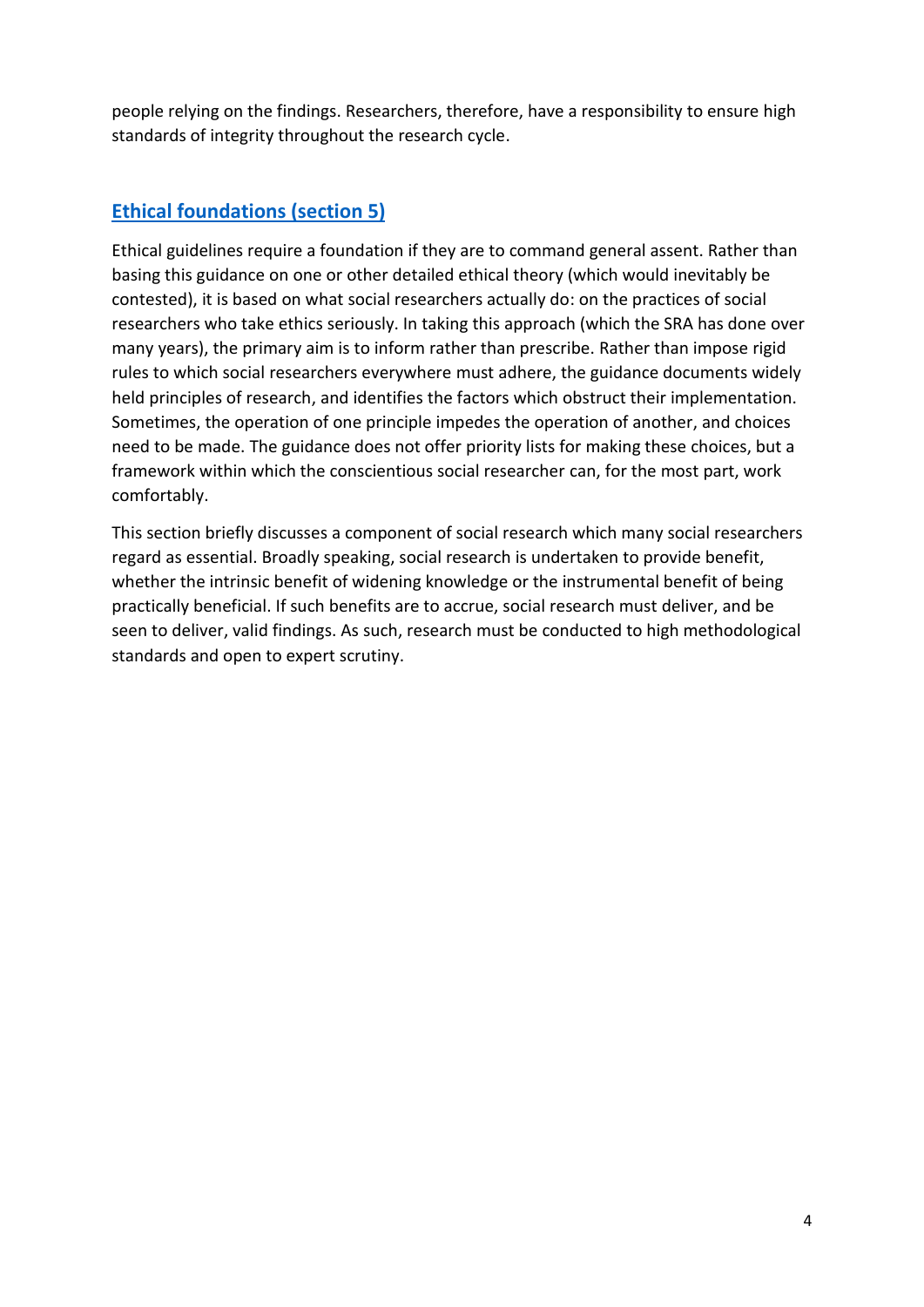## <span id="page-7-0"></span>**1 INFORMED CONSENT**

## <span id="page-7-1"></span>**1.1 Consent in the Data Protection Act 2018**

This section aims to enable researchers to behave ethically towards the people they ask to take part in research.

Note that the term 'consent' also has a separate, specific meaning in research, arising from the Data Protection Act 2018, which codifies into UK law the European Union's General Data Protection Regulation (GDPR). For processing personal data to be lawful, one of these must apply:

- The individual has consented to the processing. Consent as a processing condition is conceptually different from legal/ethical consent. Research that depends upon a different processing condition should still act ethically towards participants
- The processing is necessary for the performance of a task carried out in the public interest or in the exercise of official authority of the controller
- The processing is necessary for the performance of a contract to which an individual is party
- The processing is necessary for compliance with a legal obligation (to which the data controller is subject)
- The processing is necessary to protect the vital interests of an individual or another person

For more about this, see guidance from the Information Commissioner's Office<sup>2</sup> and the MRS-SRA guidance. 3

## <span id="page-7-2"></span>**1.2 Information to underpin the consent process**

Consent can be counted as informed when potential participants are supplied with enough information for you to assume that they understand what participation entails:

- Who is conducting the research
- Who is funding it
- Its purpose
- Who will use the data and for what
- What participation will entail for them (for example, a 45-minute in-depth interview on their health; completing a short questionnaire; being recorded or filmed)
- Who will have access to their personal data
- What risks to them (if any) could be reasonably seen as arising from participation
- Anything else which could be important for helping them decide about participation

<sup>2</sup> [https://ico.org.uk/for-organisations/guide-to-data-protection/guide-to-the-general-data-protection](https://ico.org.uk/for-organisations/guide-to-data-protection/guide-to-the-general-data-protection-regulation-gdpr/lawful-basis-for-processing/consent/)[regulation-gdpr/lawful-basis-for-processing/consent/](https://ico.org.uk/for-organisations/guide-to-data-protection/guide-to-the-general-data-protection-regulation-gdpr/lawful-basis-for-processing/consent/)

<sup>3</sup> <https://www.the-sra.org.uk/SRA/Resources/Good-practice/SRA/Resources/Good-Practice.aspx>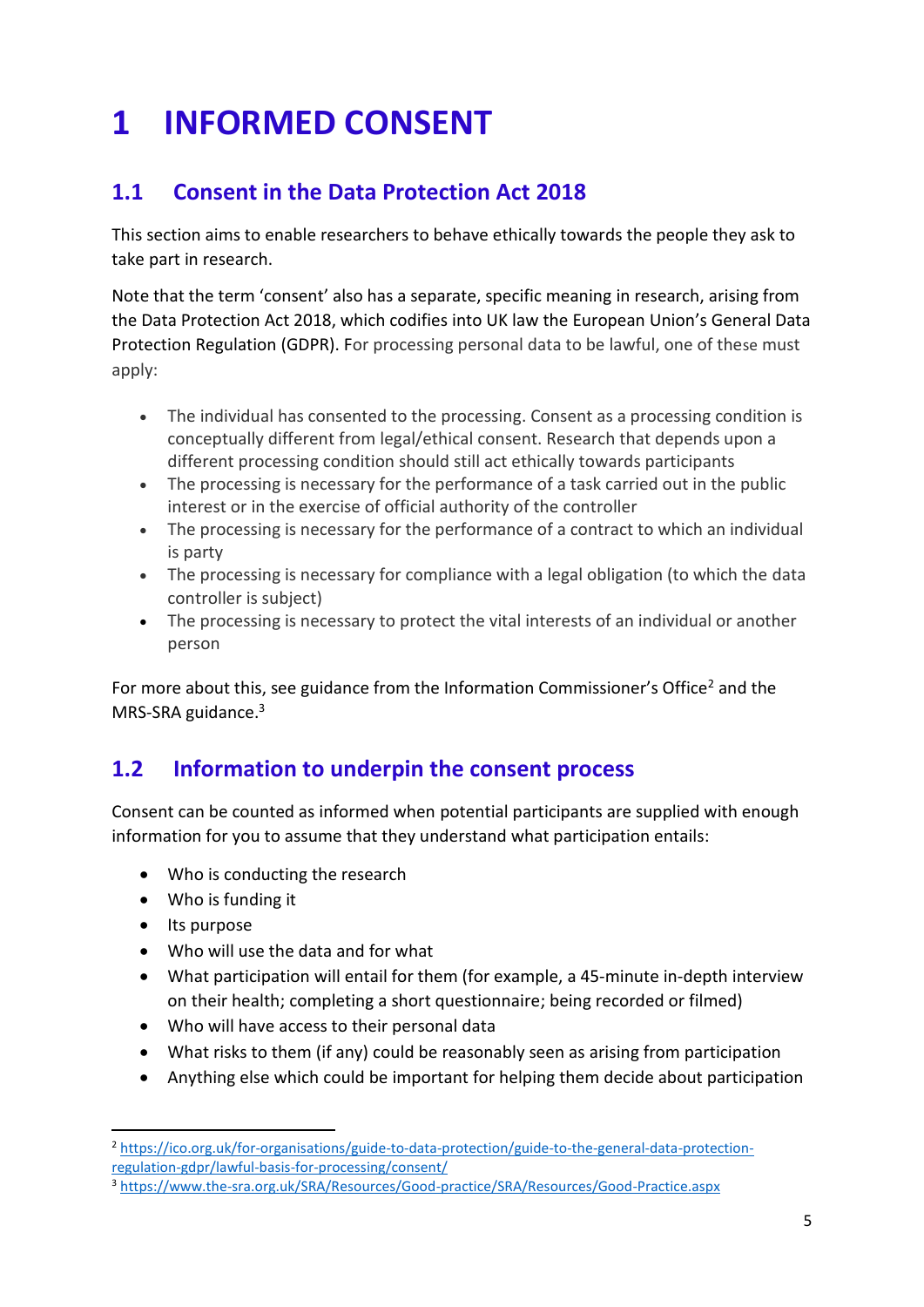## <span id="page-8-0"></span>*1.2.1 Level of detail*

Informing participants involves more than simply presenting information verbally or in writing, without regard to whether participants can comprehend and process it. This means:

- Making all reasonable efforts to ensure that you present information in an accessible way that matches individuals' needs. Often this means giving key points in summary and/or giving the information relevant to each element of the study when you are seeking consent
- Avoiding legal or technical jargon
- Assessing how much information to provide. If you give too much written information people won't read it thoroughly. On the other hand, a few people might want more rather than less. So, if they want this, provide it, for example by weblinks
- Thinking about the communication needs of different participants. Ask yourself whether your information would be understood by people with low literacy or poor English language skills, or by people with a learning disability or other cognitive impairment. You may need to take advice from other specialists, and adapt materials or communication methods accordingly

## <span id="page-8-1"></span>**1.3 Methods for presenting information when seeking consent**

- When possible, provide written information in advance. Written information is generally all that is required in simple paper-based and online surveys when there is no person-to-person contact with respondents
- In addition to written information, provide verbal explanations when:
	- o The recruitment or fieldwork involves direct contact by an interviewer
	- o It's possible that a written explanation may not be fully understood
	- o The topic is sensitive or likely to generate concern for the participant
	- o The methods are especially involved or intrusive

This is often the case with face-to-face and telephone interview studies, focus groups, case studies, longitudinal research, and in research with children, young people or vulnerable groups.

All research fieldworkers who have direct contact with potential participants should be briefed about how to explain the research and what is expected from participation.

A short video or sound recording, which can be accessed at any time (for example on a computer, smartphone or similar), may be helpful for people who have difficulty with written information or remembering details, or when the research is protracted.

## <span id="page-8-2"></span>**1.4 What to cover in consent requests**

Should you seek a single general consent for participating in the overall study, or request a new consent each time for different aspects of the study?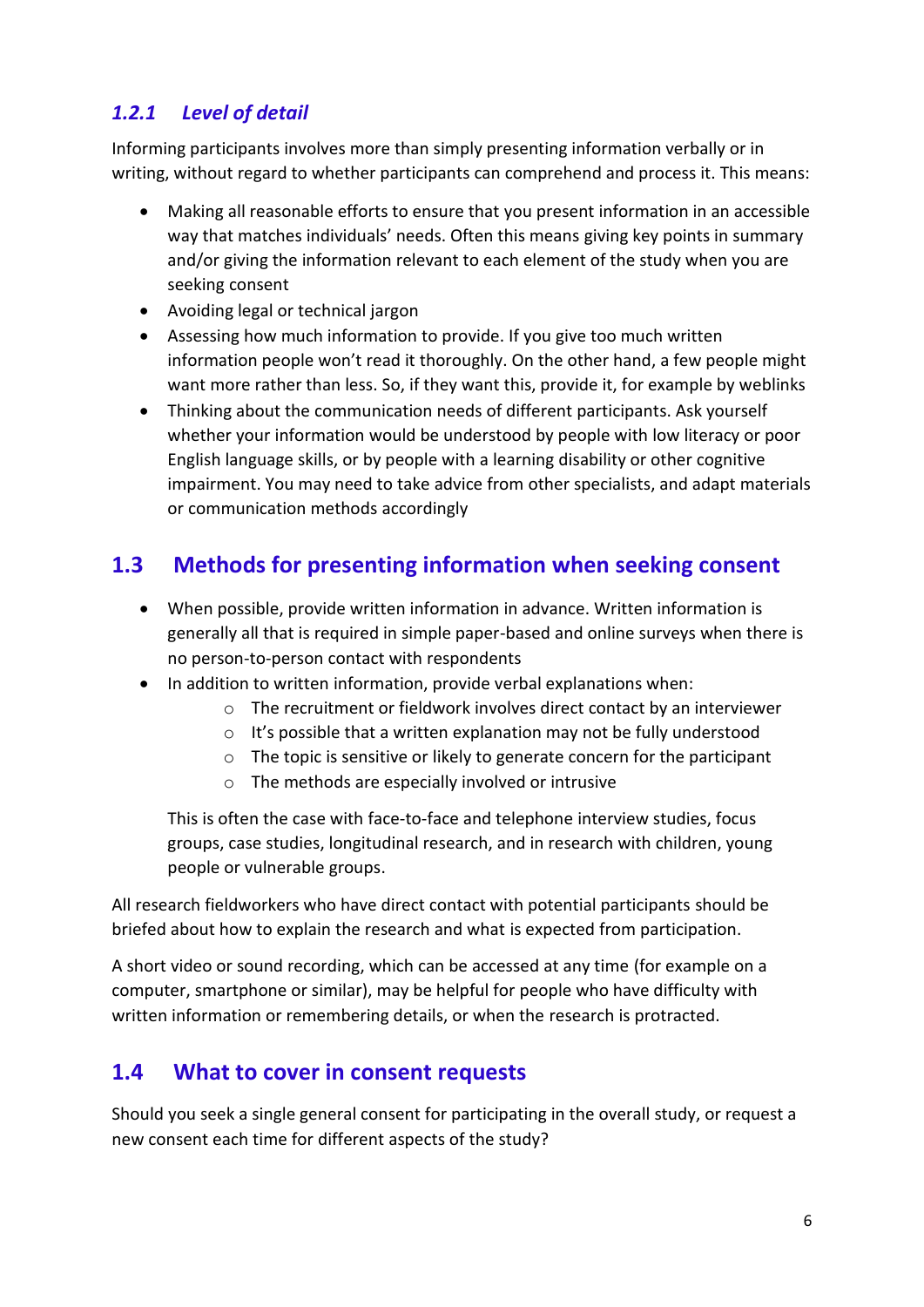We recommend that you divide the research process into components on the basis of their likely participant impact, and then seek consent separately for any component that is not covered by a generic request.

Using survey research as an example, established good practice is to seek consent for (i) answering the survey questions, and also to ask for additional consent for:

(ii) any potentially intrusive data collection activities such as physical measurements (for example blood pressure or weight, or especially sensitive questions)

(iii) data linkage to other datasets

(iv) any envisaged future data collection exercises such as repeat interviews

(v) any sharing of identifying details with third parties not already covered by the general consent (such as agreeing to be contacted in the future by a different survey organisation)

When conducting qualitative research, it is good practice to seek consent for the conversation to be recorded (and the method used), as well as for who will have access to any personal data and for how long it will be retained.

People may give consent to some aspects of the research (for example, some topics, questions or procedures) but not to others, and, of course, can change their minds about taking part.

## <span id="page-9-0"></span>**1.5 The process of obtaining consent**

## <span id="page-9-1"></span>*1.5.1 Imbalances of power in research relationships*

Researchers need to be alert to the possibility that a potential respondent may think that they are obliged or required to take part. This can occur when an individual is in a vulnerable situation. For example:

- In a research project taking place in prison, a prisoner is invited to be interviewed by someone in authority. This may be seen as a requirement, and that there could be repercussions if they decline
- An elderly person is persuaded by their adult son or daughter to participate in research that they don't understand, or don't agree with

Many more scenarios can be envisaged with vulnerable children and adults. A research interviewer may themselves be perceived as having authority or an official role, for instance if they are working on behalf of a government department or local authority. The researcher needs to identify such power imbalances, and counterbalance their effects by ensuring that it's clear to all parties that participation is entirely voluntary.

Power relationships exist throughout the research process: for example, a researcher may feel under pressure from senior staff or project funders to recruit participants, especially if a study is running late or is failing to meet response targets. There is an obligation on those in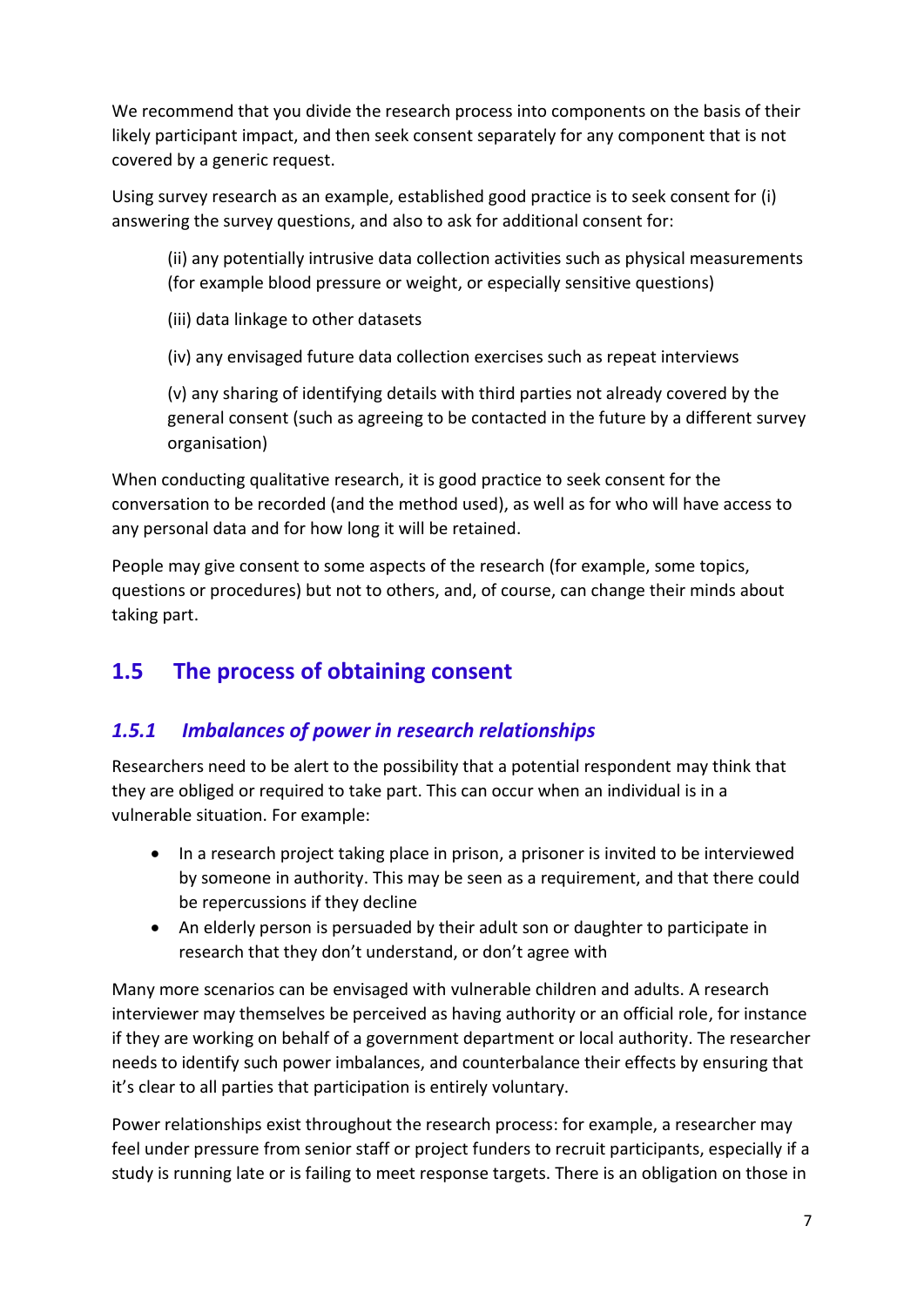a position of power over the researcher to be aware of this imbalance and to not be the cause of researchers and interviewers behaving unethically.

Research fieldwork depends on the ability of a researcher or interviewer to encourage people to take part. It is legitimate to explain the benefits of participation, whether these apply to the individual, to a local area, or to society in general. But it is also crucial (as noted elsewhere) to explain what participation entails for people's time and effort.

### <span id="page-10-0"></span>*1.5.2 Incentives and consent*

In qualitative research studies especially, paying participants is standard practice. Incentives are increasingly also offered to survey participants, especially when the questionnaire is lengthy or complex, or they may be asked for a follow-up interview.

Incentives are usually provided as vouchers for high street shops, rather than cash. This is safer for fieldworkers, administratively convenient, and avoids the risk of any perception that research may be funding harmful activities.

One justification for using incentives is that it gives participants a modest benefit in appreciation of their time and effort. The incentive is often described as a 'token of thanks' rather than any attempt to pay a notional hourly rate.

A second justification is that incentives may improve the accuracy of a study's findings by encouraging respondent groups that are typically under-represented to take part, such as young people, the self-employed and shift workers.

It is sometimes suggested that incentives may exercise undue influence, inducement or even coercion, thus overriding the principle of freely-given consent. In practice, however, it would be very difficult to discover if this was so.

• When incentives are used, remind participants before and during the study that they are not obliged to answer questions or take part in activities if they prefer not to (this is especially important when medical procedures are included)

### <span id="page-10-1"></span>*1.5.3 Verbal or written?*

- For much social research, verbal consent is sufficient. However, under some circumstances, you may wish to consider asking participants to read and sign a consent form, for example:
	- o When fieldwork is conducted by several different agencies or staff, in order to ensure uniformity of practice
	- $\circ$  In longitudinal and other protracted studies with multiple encounters with researchers, to be clear about who has consented to what
	- o In research that has a higher than usual risk of legal or ethical challenge, typically when there is a relatively high risk of discomfort associated with participation (for example, if you are probing especially sensitive issues, or if there are medical procedures)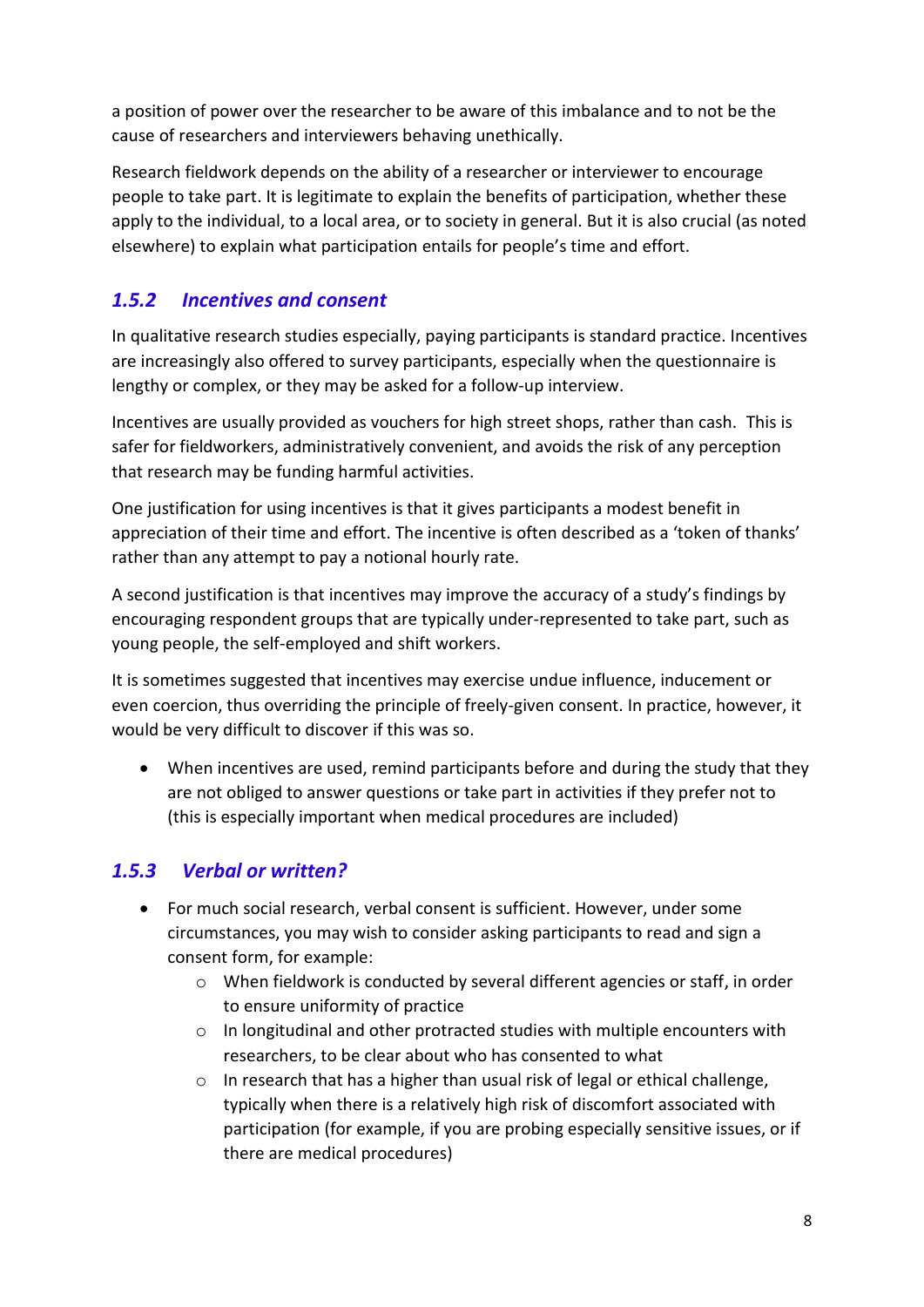• If you are using consent as the legal basis for processing personal data under the Data Protection Act 2018, you are required to keep records to demonstrate what the individual has consented to, including what they were told, and when and how they consented

Using a sound recorder or video camera is an alternative method for recording consent. This may be useful if literacy is an issue, although it may be daunting for participants, and there are further data protection issues.

### <span id="page-11-0"></span>*1.5.4 What to cover in consent forms*

Written consent usually consists of a printed checklist that participants read, tick and sign. Typically, the checklist spells out the discrete aspects of the consent process. One example is shown below, from a qualitative study:

- $\checkmark$  I confirm that I have read and understood the information sheet and have had the opportunity to think about the information and ask questions
- $\checkmark$  I confirm that my involvement in this study is voluntary and that I am free to leave the study at any time, without giving any reason (and this won't affect any services I may be receiving)
- $\checkmark$  I understand that any information or quotes (exact words) used from this study will be completely anonymous and that I will not be able to be identified
- $\checkmark$  I give permission for our discussion to be audio-recorded
- $\checkmark$  I agree to take part in this study

#### <span id="page-11-1"></span>*1.5.5 Potential risks of seeking signed or recorded consent*

Asking people to sign, or electronically record consent, may mean they find it harder to withdraw from the research once it is underway.

Giving written consent makes people feel less able to withdraw from the study or to choose not to answer specific questions. The ongoing and process side of consent is discussed below: participants need to be reminded throughout the process that taking part is voluntary, no matter what they have signed.

## <span id="page-11-2"></span>**1.6 Timing – when to seek consent**

- Seek consent before any research activities take place. For studies that are particularly demanding of participant time or what they have to do (such as physical examinations, blood samples, further visits), give people generous notice
- The more you ask of participants, the more time you need to give to them to consider your request
- Provide support such as explanatory materials, or access to a helpline. This may be a break for reflection after information has been given, or a separation of study information from consent collection, for example over days. Allowing people to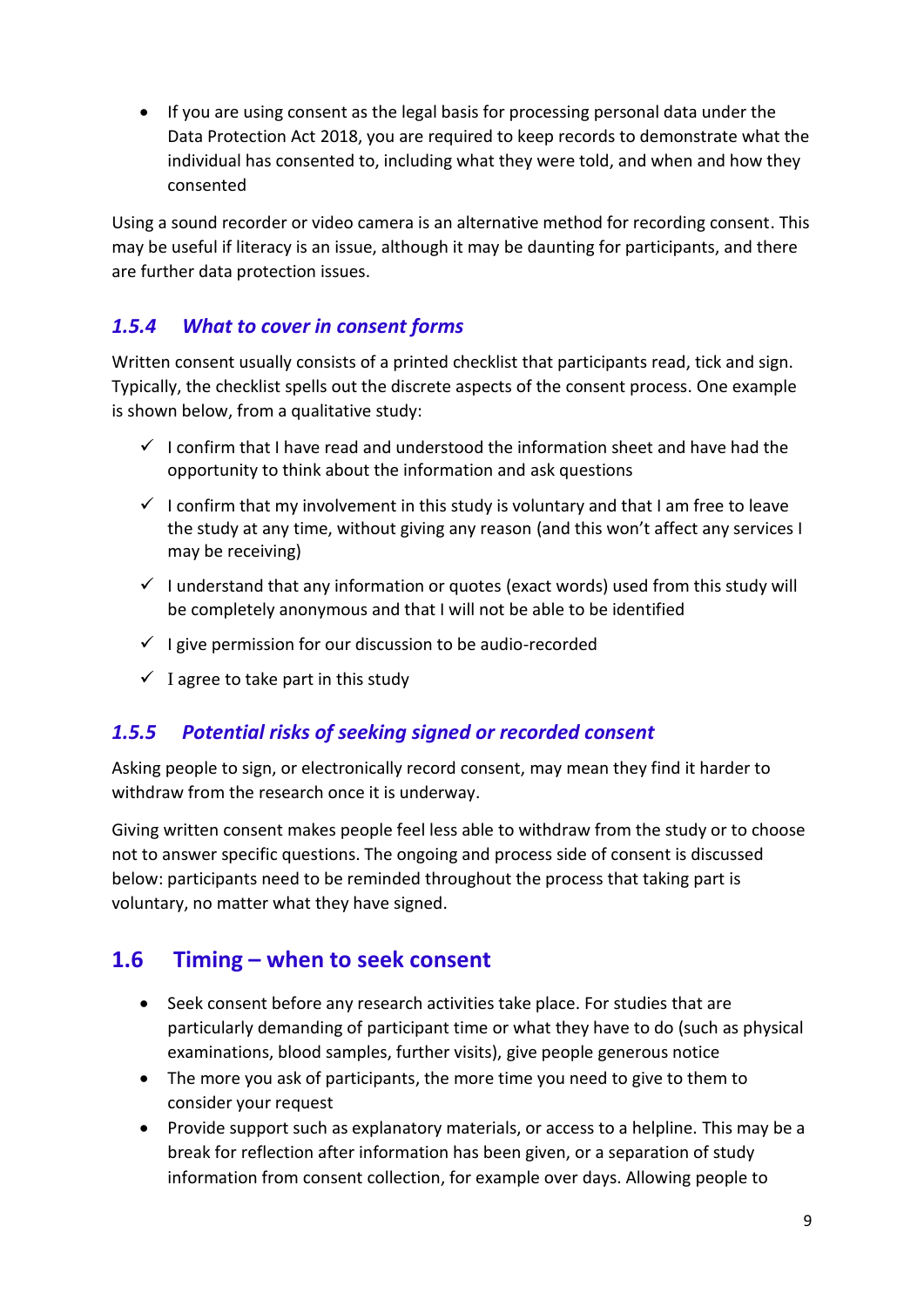consult with their significant others can be useful, as long as that doesn't introduce its own issues of coercion

• Be aware that, if you ask too far in advance, people may need reminding by the time you want to start fieldwork, and/or their circumstances may have changed

## <span id="page-12-0"></span>**1.7 Continuous nature of consent**

- Never make participants feel that withdrawing from the research is a problem
- Think of consent as a continuous process rather than a one-off event
- Remain sensitive to the possibility that participants may change their minds and wish to withdraw from the study or from parts of it at any time, regardless of the consent they originally gave
- If data collection involves personal contact, such as interviews and focus groups, be alert to non-verbal cues of discomfort, especially when covering sensitive or personal topics and when working with vulnerable, or less confident or less articulate people
- If such cues are evident, check if the participant is happy to continue, by asking either if they would prefer to skip the present line of questioning, or to take a break. In a group setting you could suggest a comfort break and check privately with the individual, to avoid embarrassment
- Similarly, in an interview, a participant may 'overshare' personal experiences, and it is worth checking at the end of the interview if they are comfortable with what they have discussed being used in a research study

## <span id="page-12-1"></span>**1.8 Secondary use of personal data**

• Explain to participants how their personal data will be used, and gain consent for each of these activities

The Data Protection Act 2018 sets out legal responsibilities: personal data must be collected for clearly-defined purposes and not further processed for additional purposes not in keeping with what participants were originally told. However, as noted above, personal data being processed for research purposes that are scientific, statistical, historical or archival can, in principle, use legal exemptions from this requirement. There is good information about this on the website of the Information Commissioner's Office (see section 6).

Researchers typically seek to de-personalise data (for example, for analysis, or sharing) by removing items such as name, address and other identifying data. However, the Information Commissioner's Office advises that data, for which such identifiers have been removed or replaced (known as pseudonymised data), is still considered to be personal data if it is possible to reconstruct the original data, for example by matching using a linking variable such as a serial number. Data is considered anonymised only if identifiers are removed *and* a matching process is not possible.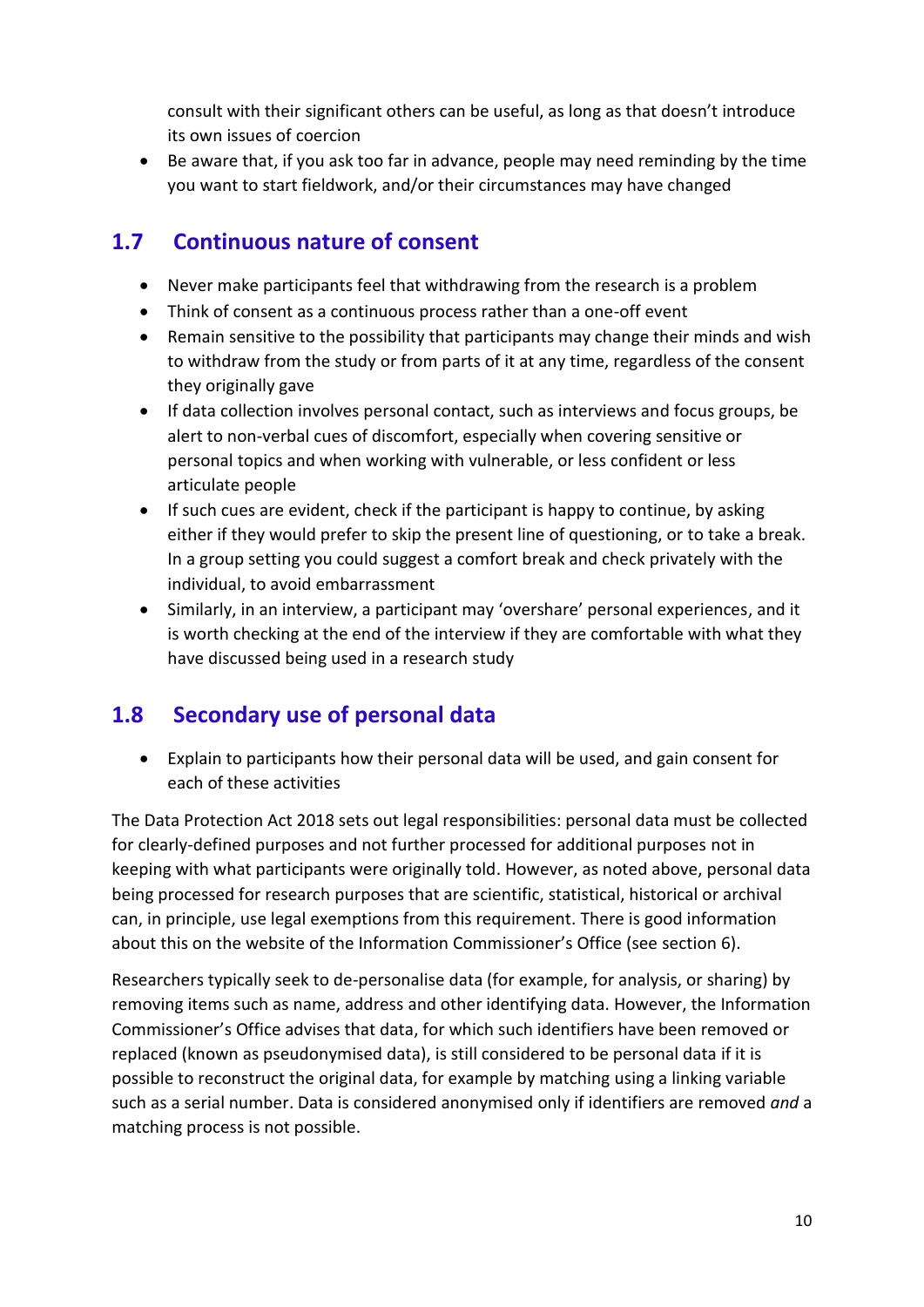## <span id="page-13-0"></span>**1.9 Special consent issues**

#### <span id="page-13-1"></span>*1.9.1 Capacity to consent*

To give informed consent a person has to (i) understand what their participation in the research will entail and (ii) give their free, un-coerced, agreement to take part. Some people may lack the full mental capacity either to understand what they are being asked to do, or to understand that they have a real choice about whether or not to take part.

Assume that everyone (including children and young people) has the capacity to consent or not, unless their incapacity is established. There are two main situations under which researchers generally give special consideration to a person's capacity to consent:

- When researching individuals who are diagnosed as lacking some mental capacity through illness or disability
- When researching children and young people under 16

#### *Capacity of children and young people under 16*

Key points to consider:

- The age of consent for a child may differ by region/country, and also vary depending on the sensitivity of topics covered. It's vital to consult with relevant charities/stakeholders on this
- While there is no legal requirement to obtain consent from a parent or guardian of a child/young person under 16 to take part in research, for most studies this is good practice – but see below for further discussion
- Consent to participate must be sought from the individual child/young person see below for further discussion
- Information about the research needs to be given in a form that is accessible to children/young people of different ages and according to cognitive abilities, communication skills and literacy
- Some children/young people may need support with structuring their decisionmaking (which is not the same as making the decision for them)

For projects researching children/young people, researchers are increasingly including them at the design stage as active participants. This can help the project to be relevant to this group, and may also help when seeking ethical approval.

#### **Parental consent issues**

There is no legal requirement to obtain consent from a parent or responsible adult for a child under 16 to take part in research but, in general, this is good practice in social research. Some considerations: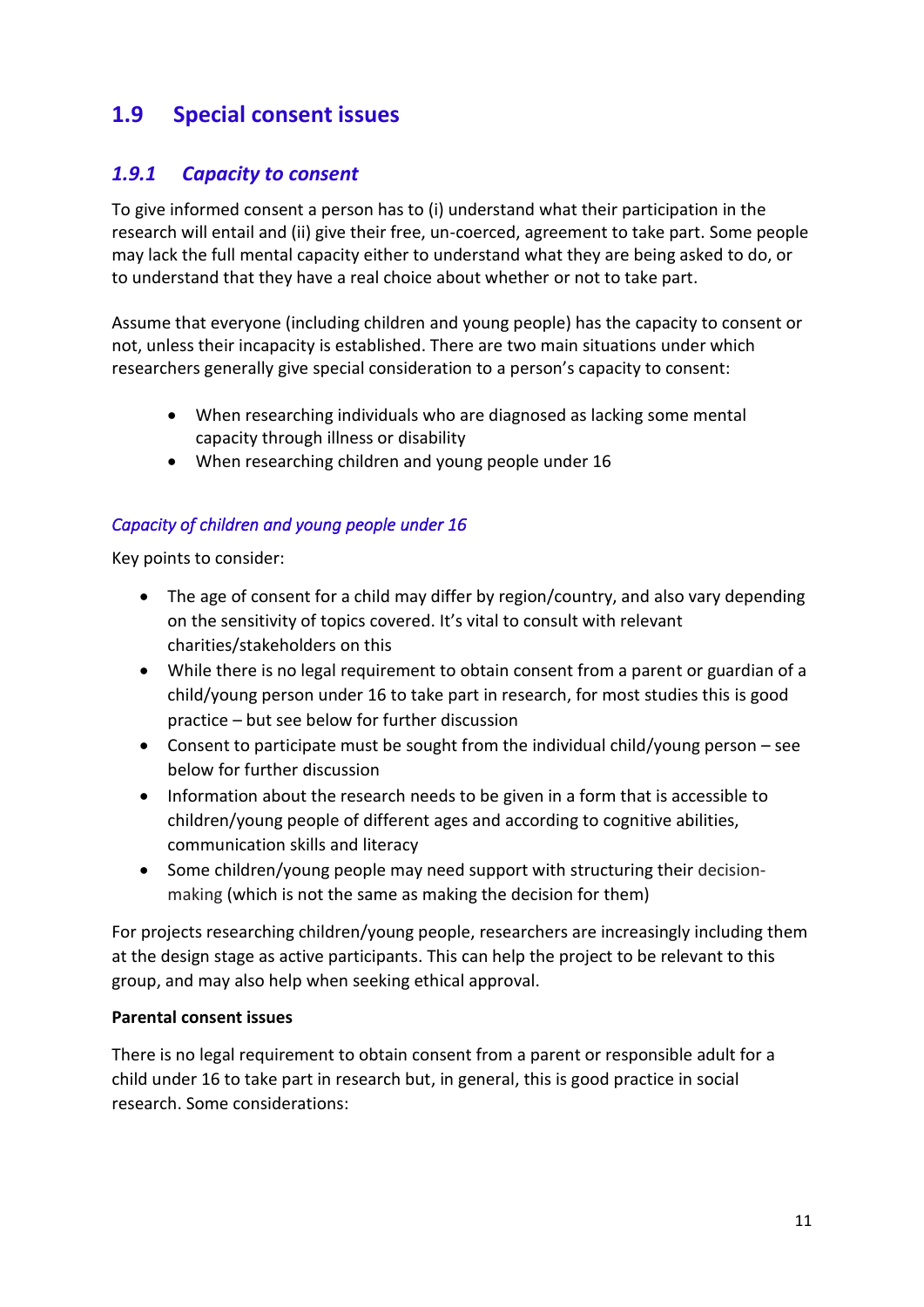- Could asking for parental consent harm the child/young person (for example, in research with children/young people who may have been abused by a family member)?
- Is parental consent relevant (for example, a survey questionnaire for children/young people age 15 on some innocuous topic)?

Researchers need to take advice on these points.

Note that members of the Market Research Society must ensure that permission of a responsible adult is obtained and verified before a child participates in its professional activities. The approval of the MRS Market Research Standards Board may be sought to waive this requirement at: [codeline@mrs.org.uk.](mailto:codeline@mrs.org.uk)

#### **Child consent issues**

Social researchers seeking to determine if a child/young person is capable of making informed consent may refer to guidelines originally developed from medical health settings: the **Gillick competence** and **Fraser guidelines** arose from a legal case in the 1980s about whether doctors can give contraceptive advice to under-16s. While providing some structure to decision-making, these rely on the judgement of professionals in specific circumstances. The [NSPCC website](https://learning.nspcc.org.uk/child-protection-system/gillick-competence-fraser-guidelines#heading-top) has further information.

#### *Capacity of individuals who have a diagnosed cognitive impairment*

The Mental Capacity Act 2005 provides the legal framework for the conduct of research with adults who lack mental capacity. This legislation covers England and Wales only, and there are different requirements in other countries, including Scotland and Northern Ireland. <sup>4</sup> The key provisions of the Act are outlined below. Many of these are good ethical practice, even if not mandated by law.

The Act requires that, to carry out intrusive research with people who lack the capacity to consent to the research, there must be good reasons for doing so. The Act states that:

- 1. The research must be connected with an impairing condition affecting the participant or its treatment
- 2. Research of equal effectiveness could not be carried out if confined to participants with capacity
- 3. The research must either: (a) have the potential to benefit the participant, or (b) provide knowledge of the causes of, or treatment or care of others with, the same or a similar condition, without imposing a disproportionate burden

The Act states that a person is unable to make a decision (that is, is unable to consent) if they cannot:

- Understand the information relevant to the decision
- Retain the information

<sup>4</sup> Adults with Incapacity (Scotland) Act 2000; Mental Capacity Act (Northern Ireland) 2016.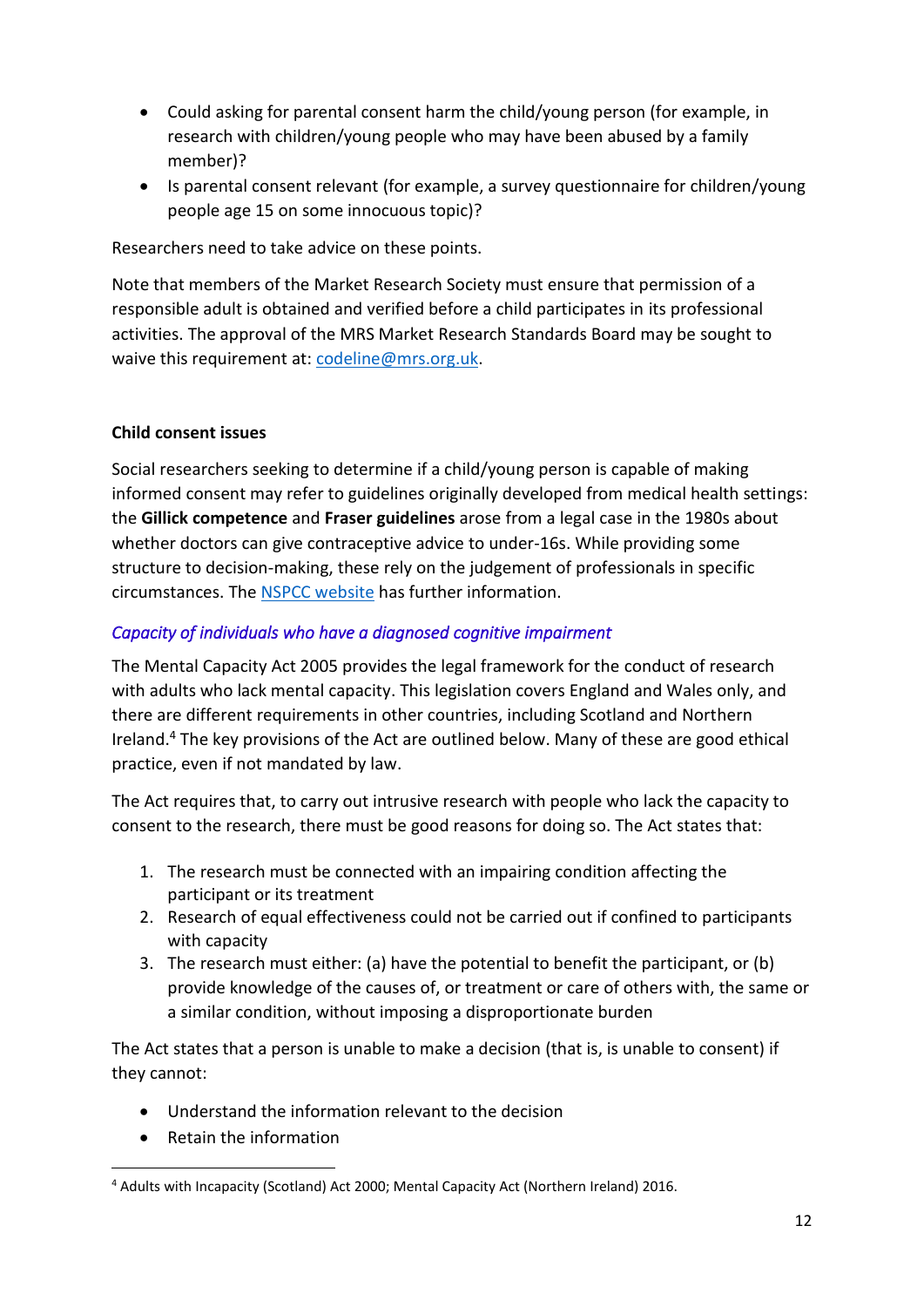- Use or weigh the information
- Communicate their decision (by any means)

When researching people who might lack capacity, it is important to assume a participant does have mental capacity unless established otherwise.

- Take care to explain the research and what participation entails in language that suits the individual's capacity, and make use of any support or help that they use in everyday life to help facilitate this
- Wherever possible, allow and enable participants to make their own decisions
- Note that, for some people, capacity may fluctuate over time

If someone does not have the capacity to consent, the Act lays out an approach that can be taken to include them in the research. Under the Act, no-one gives consent on behalf of a person lacking capacity. Instead, the researcher is required to seek advice from a consultee on what the wishes and feelings of the person might be, and whether or not they would want to take part. The consultee gives advice, not consent in law. This is an important step, to help ensure research is representative of marginalised groups.

The Act also makes it clear that if the participant appears to object to the research at any time, they need to be withdrawn from the research.

• Be alert to verbal or non-verbal cues of unease or discomfort as the research progresses, and adapt, take a break or terminate the research accordingly

## <span id="page-15-0"></span>**1.10 Case study: informed consent**

#### *The study*

A government department wanted to understand people's experiences of applying to take part in a complex new support programme available to members of the public with a specific set of needs. Programme assessors had been recruited across the UK to work in assessment centres, and were trained to ensure that programme applicants uniformly received the same assessment process. The department wished to find out whether applicants were being treated fairly and that the correct rules were being applied, to see if additional training was needed.

A research agency was recruited to test the application process by sending researchers to assessment centres to act the part of a range of applicants. To ensure an unbiased outcome, their identities as researchers were not revealed to assessors during or after assessment.

#### *Ethical issues*

The assessors were unaware that they were taking part in research to evaluate the application process. Therefore, informed consent was not sought. The ethical issue is to consider the potential harm done to the assessors, against the potential benefits of the study.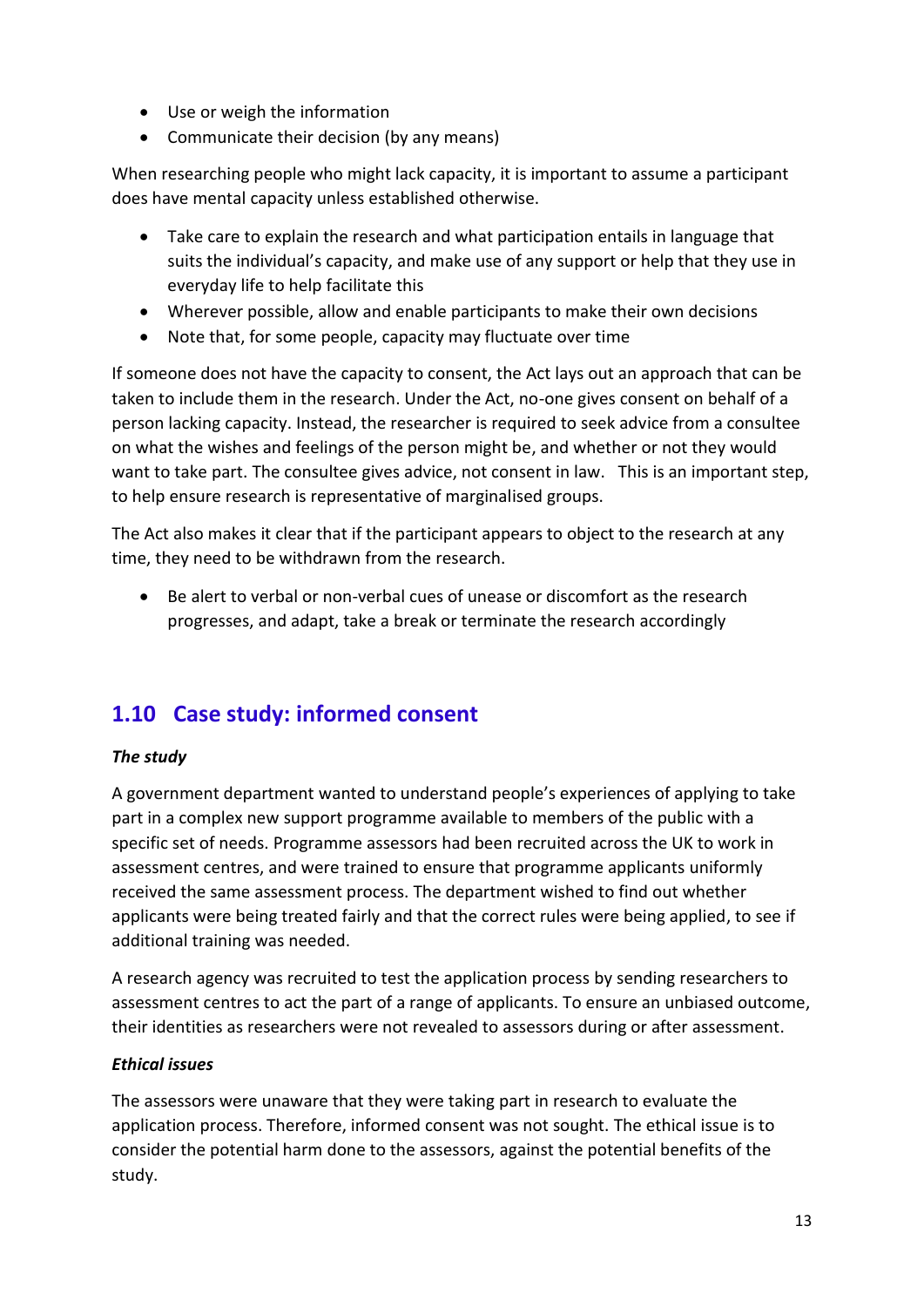To reduce the risk of individuals being reprimanded for their work, the study was designed so that the findings did not reveal assessors' identities or locations. The potential for harm is, therefore, in the deception that took place by not asking assessors for consent to participate in the research. The department and their independent advisers judged that the risk of harm was relatively minor, compared to the potential benefits of the study for applicants (and for the prudent use of public money to fund the programme), in helping to improve the accuracy of assessments. This was explained to the team of researchers undertaking data collection.

#### *Lessons learned*

- Informed consent is not an absolute ethical requirement for all research
- However, the impact of its absence must be carefully assessed and justified against ethical criteria such as benefits and harms: can this absence be justified by a greater public benefit?
- The fact that a research project is not possible with informed consent does not, by itself, justify withholding consent
- The feelings of researchers asked to engage in deception (even on a minor level) must be considered
- <span id="page-16-0"></span>• Arrange for some independent assurance to make sure the study is well considered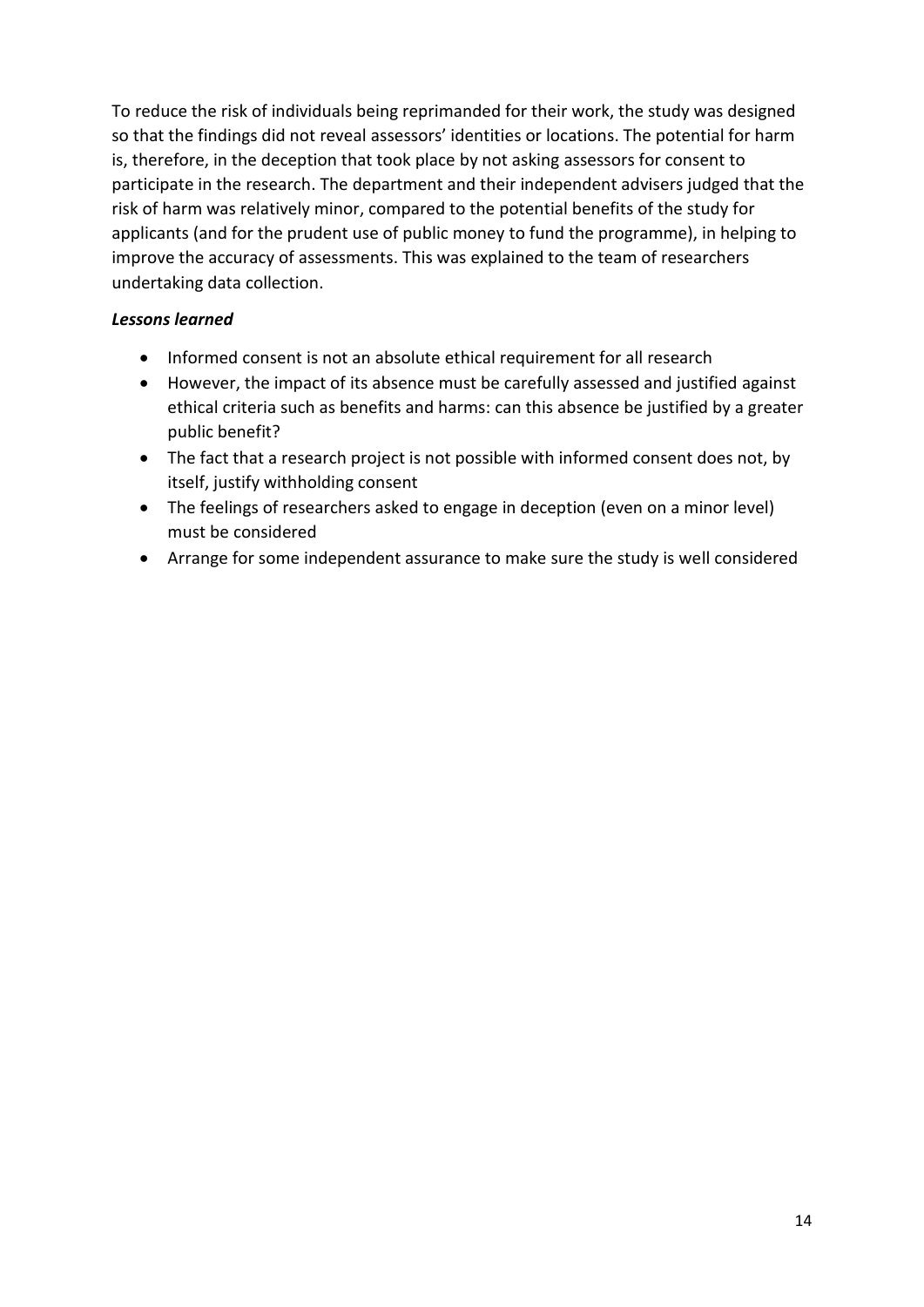## <span id="page-17-0"></span>**2 CONFIDENTIALITY AND ANONYMITY**

## <span id="page-17-1"></span>**2.1 What kinds of information?**

Protecting the data provided by participants often requires researchers to remove personal details, such as name, date of birth and address, and official identifiers such as National Insurance and NHS numbers. In addition, a wide range of other types of information could indirectly disclose identity, such as biological or genetic data, employer/school or profession, job title, or a unique combination of attributes.

- Consider the confidentiality and anonymity of communities and organisations which are the subject of, or may be affected by, your research. Information about location, size, sector or function could identify them
- Respect the confidentiality of privileged information provided by funders/commissioners. For example, if a charity has commissioned an evaluation of a service and allows you access to its database of service users, you have an ethical responsibility to maintain the confidentiality of this or any other third-party information

## <span id="page-17-2"></span>**2.2 Where does responsibility lie?**

All individuals involved in the research process and/or who have access to data have a responsibility for maintaining the confidentiality and anonymity of participants/potential participants. This includes funding agencies, project managers, sub-contractors and others such as gatekeepers and administrators.

- Take care to ensure that all third parties (for example external agencies transcribing research interviews) understand how the confidentiality and anonymity of research participants will be protected and their own roles and responsibilities in this process. This needs to be built into commissioning and governance arrangements
- Outline funder and researcher responsibilities in contracts/service-level agreements, including those with sub-contractors, and include protocols for data-sharing if applicable

## <span id="page-17-3"></span>**2.3 Sampling and recruitment**

- When recruiting research participants, take all reasonable steps to ensure that you maintain the confidentiality and anonymity of individuals. This applies to research participants and organisations, and to others who may be considered as potential participants but who do not go on to take part
- When third parties (such as parents/carers, proxies, translators) are involved in research recruitment, you need to take additional steps to ensure that they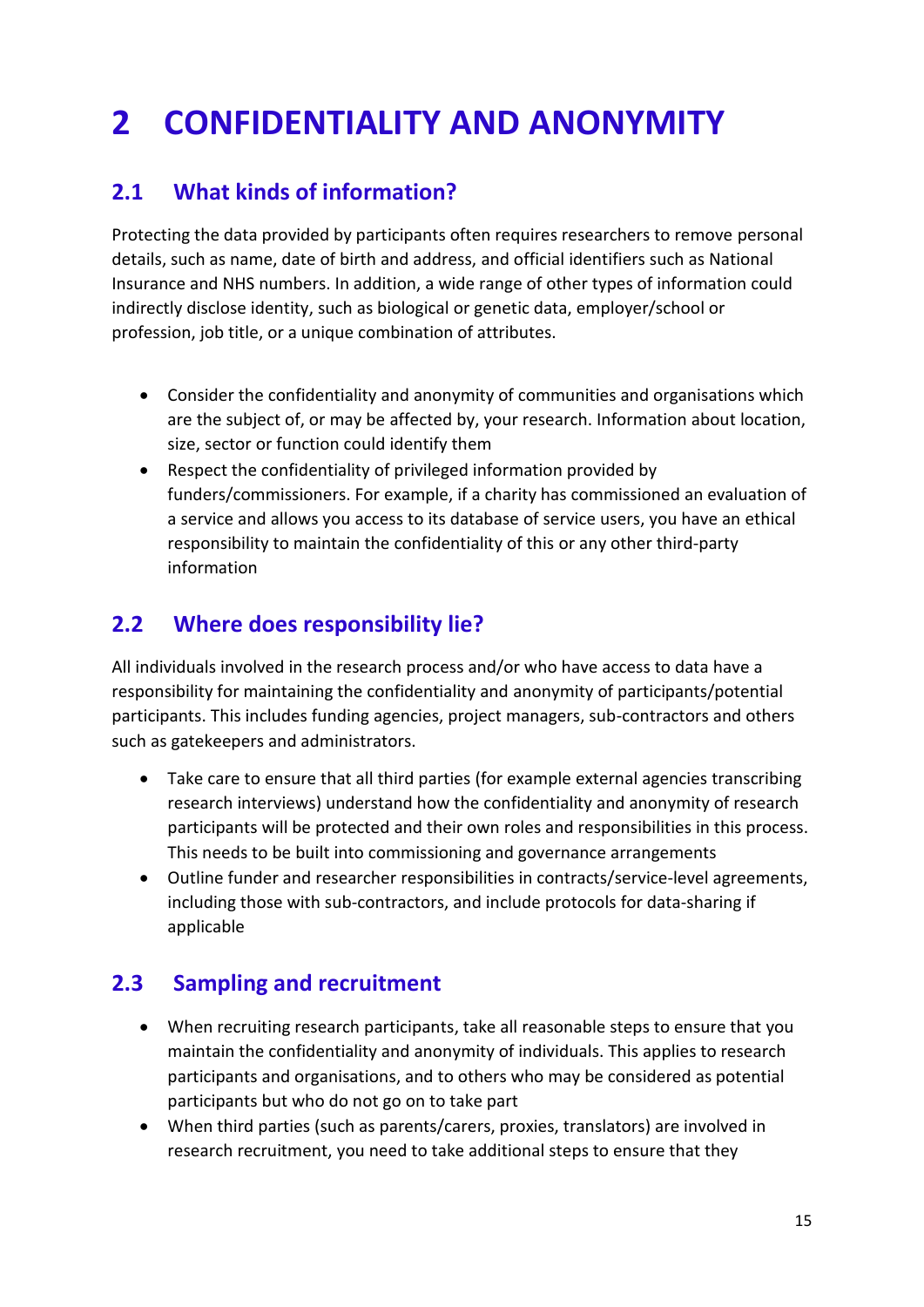understand the importance of maintaining confidentiality for those approached, and their role in this process

- Make it clear that research participants are not obliged to share information they prefer to keep private and, more generally, that they can decline to take part or withdraw from the research at any point
- It is good practice for you to describe, in the written documents you provide as part of informed consent procedures, how you will maintain confidentiality and anonymity, and how you will use, store and share data

## <span id="page-18-0"></span>**2.4 Data collection**

Aspects of the data-collection process may impinge on participants' confidentiality and anonymity – for example where interviews take place, the method of data collection, whether other people are present (particularly in video or photographs).

- You may need to take steps to ensure that individuals' responses cannot be seen by others when collecting data in a group setting (for example in a survey administered in a classroom)
- Avoid unintentional disclosure for example, by ensuring data collection takes place where the interaction cannot be overheard
- Ensure that data-collection procedures prevent inadvertent confidentiality breaches. For example, in focus groups agree clear ground rules about confidentiality at the start (using first names only, agreeing that 'what is said in the room stays in the room'); avoid unnecessarily intrusive questions; and remain sensitive to an individual's right not to provide information

## <span id="page-18-1"></span>**2.5 Data processing and analysis**

Researchers are responsible for keeping the data they gather secure.

- Check that data is kept confidential when in transit from research site to office, or to sub-contractors such as transcribers (by using sealed envelopes, encrypted memory sticks, secure platforms and so on)
- Check all datasets (qualitative and quantitative) to ensure they are non-disclosive. This is particularly important when data is to be made publicly available (for example archiving publicly-funded research through the UK Data Archive Service)

It is good practice to anonymise individual data using anonymous identifiers.

- When doing this, store raw data separately from files linking anonymous identifiers to participant identities
- For qualitative data, such as interviews and focus groups, you may need to replace names and locations with pseudonyms; and only start recording after people have introduced themselves.
- You need written agreements for all individuals and organisations involved in handling and processing data. These agreements should describe the practical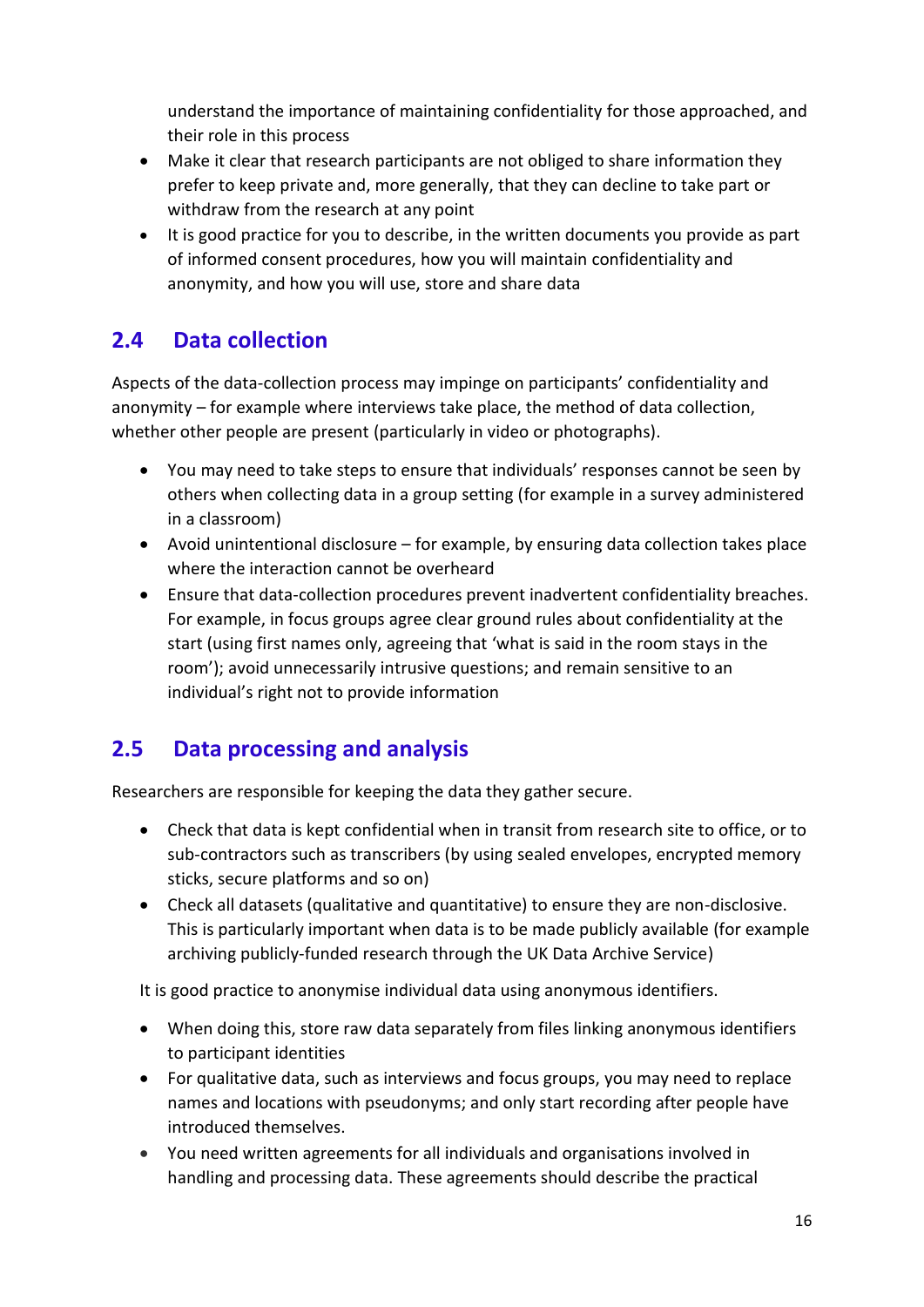arrangements of how data will be stored and processed. They should be in line with legislative requirements and ethical practice.

The principles of the 2018 Data Protection Act state that processing of data must be fair, lawful and transparent:

- 1. Personal data must be collected for specified purposes and not further processed in a manner incompatible with those purposes. This does not apply if the further processing is statistical.
- 2. Personal data must be adequate, relevant and not excessive.
- 3. Personal data must be accurate and (if necessary) kept up to date.
- 4. Personal data must be kept in a form that permits identification of individuals for no longer than is necessary for the purposes of the processing. Researchers have an exemption that states personal data may be stored for longer periods when used for statistical purposes only.
- 5. Personal data must be kept secure.

Now that the UK has left the EU, data transfers between these territories, and from the UK to other non-EU countries, are more complex – see the relevant section of the website of the [Information Commissioner's Office](https://ico.org.uk/for-organisations/guide-to-data-protection/guide-to-the-general-data-protection-regulation-gdpr/international-transfers-after-uk-exit/).

## <span id="page-19-0"></span>**2.6 Reporting and dissemination**

When research is disseminated, the confidentiality of participants can be maintained in different ways (such as omitting data and changing key characteristics of participants). However, it is important to maintain the integrity of the data. A key dilemma for researchers is how to convey a detailed, accurate description of a social world without compromising the identities or breaching the confidentiality of those involved, whether research participants or third parties.

There are challenges to maintaining confidentiality in both qualitative and quantitative research. For example:

- In qualitative research, it may be possible to identify quoted individuals by their 'voice' (turns of phrase and so on) even when anonymised
- In case studies, it may be easy to identify stakeholders with specific roles, or in a local area
- In quantitative studies, it may be necessary not to report numbers in very small subgroups in case individual identities could be inferred. You may need to change the demographic descriptors used for specific research participants in final publications to conceal identity, when a rare characteristic of that person plays a central role in the research (for example, a medical practitioner who is a single specialist of a certain sort in a hospital/local area). Ensure that what's changed does not affect the research conclusions. However, it may be necessary to suppress publication of certain details of the research findings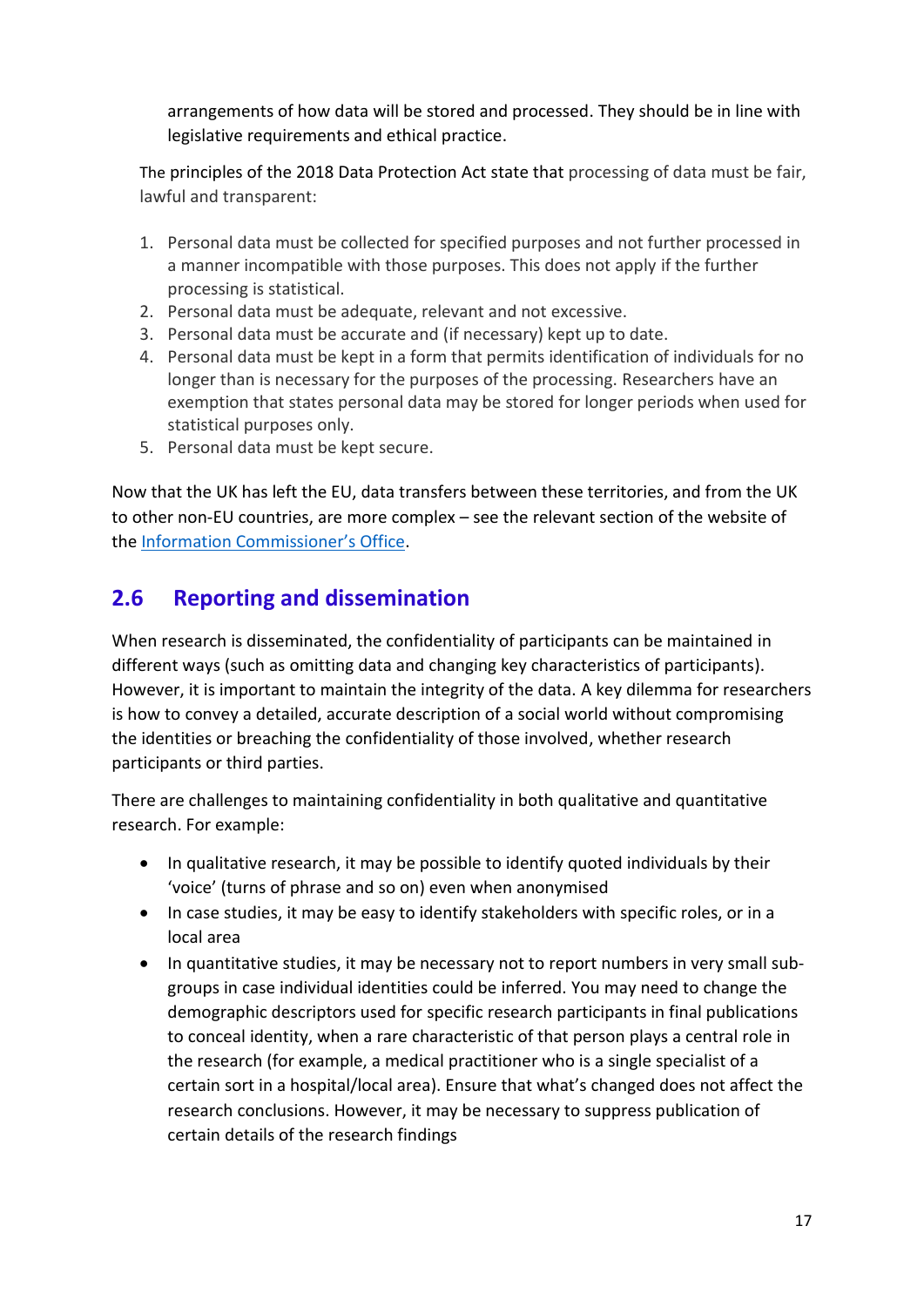• Research participants may ask *not* be made anonymous in published reports, so they can publicly own their views. Balance the value of giving participants a voice in the research, against the risks: for example, the participant may expose themselves to harm, or change their mind after publication, or other participants' confidentiality may be compromised by association

## <span id="page-20-0"></span>**2.7 Data storage, retention and archiving**

Respondent data needs to be stored securely, retained and archived for an agreed amount of time in line with the legislation, and the requirements of the research protocol.

- At all stages, protect confidentiality
- Check the Information Commissioner's Office (see section 6) for information about the Data Protection Act 2018.

## <span id="page-20-1"></span>**2.8 Social media research**

There are specific issues of confidentiality and anonymity associated with using social media data for research.

Although the Data Protection Act 2018 permits the processing of personal data that has been 'manifestly made public' by the data subject, it does not define or illustrate what 'manifestly made public' means.

Is data gathered from social media public or not? This is likely to vary depending on the platform. For example, it's likely that Twitter posts have been 'manifestly made public', whereas contributors to a restricted chatroom would not be expecting a wider audience.

- Check the terms and conditions of the platform(s) in question about third-party use of data
- Don't assume that site users have done so

There are also concerns about anonymity, particularly if the researcher wishes to quote material verbatim from a social media platform. Even if anonymised, it may be easy to trace such verbatim material back to the original source using a search engine: this could expose individuals to harm.

The UK Government Social Research Service (GSR) has published guidance at: [https://assets.publishing.service.gov.uk/government/uploads/system/uploads/attachment\\_](https://assets.publishing.service.gov.uk/government/uploads/system/uploads/attachment_data/file/524754/Annex_to_GSR_Ethics_Guidance_-_Social_Media_Research.pdf) [data/file/524754/Annex\\_to\\_GSR\\_Ethics\\_Guidance\\_-\\_Social\\_Media\\_Research.pdf](https://assets.publishing.service.gov.uk/government/uploads/system/uploads/attachment_data/file/524754/Annex_to_GSR_Ethics_Guidance_-_Social_Media_Research.pdf)

As an emerging area, there is no consensus as to what online material can and cannot be treated as publicly available for researchers to use.

• Be cautious, particularly if data is of a sensitive nature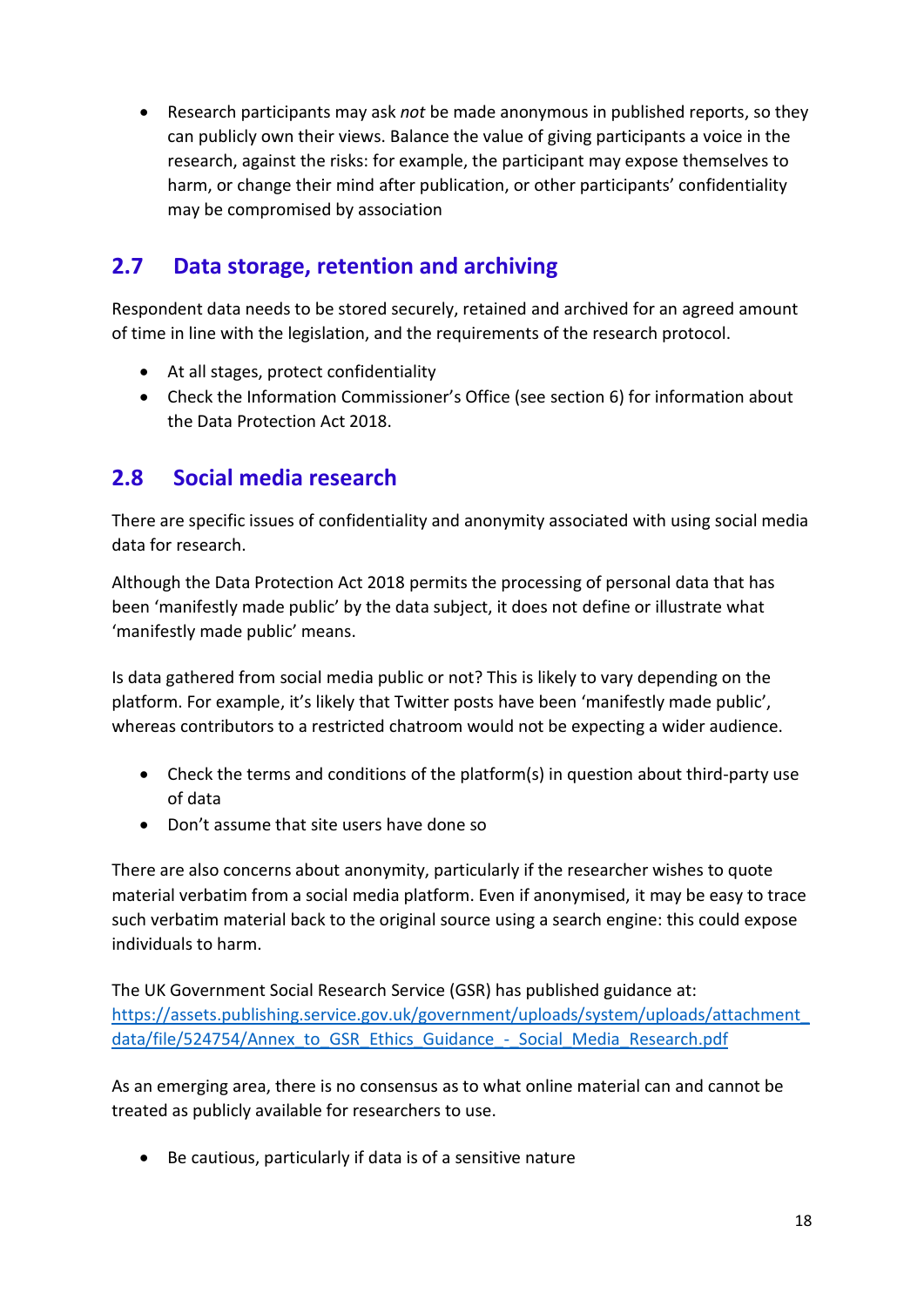## <span id="page-21-0"></span>**2.9 Limitations of confidentiality**

In some situations, researchers need to consider confidentiality against the welfare and safety of the research participants or others:

- 1. Legal requirements: UK legislation requires knowledge of planned terrorist activity, and money laundering, to be reported to the police
- 2. Disclosure of harm: for example, if a respondent reveals that they intend to harm themselves or others

It is not possible to regulate for every possible situation. But many qualitative studies take the precaution of explaining to respondents, in advance, that if such information is revealed then it will be disclosed to the authorities.

There may be situations when a more general risk of serious harm or damage is revealed (such as the threat of a major cyber-attack or of environmental damage). Researchers need to balance confidentiality against their wider social responsibilities.

- When conducting research with vulnerable adults (such as those with learning disabilities or reduced capacity) or with children/young people, anticipate these sorts of issues
- Find out about, and follow, adult safeguarding or child protection protocols
- Do this in advance so you know about your responsibilities and what you should do if you receive a disclosure. In exceptional circumstances (see 1 and 2 above) where you must disclose information to the authorities, inform the participant in advance (unless doing so would increase risk of harm). Report only the minimum amount of information/data to meet legal or safeguarding responsibilities. Keep other data confidential

## <span id="page-21-1"></span>**2.10 Case studies: confidentiality and anonymity**

#### **Case study 1**

#### *The study*

A researcher is conducting an organisational study of a community group in London. Before beginning the research, she agreed with the head of the organisation that, in order to maintain the confidentiality of the people working with the group, she would use pseudonyms for all research respondents and the group itself in any field notes and published materials. However, when she begins to write up the findings of the research, she thinks these would be significantly enriched if she quoted from documents on the group's website.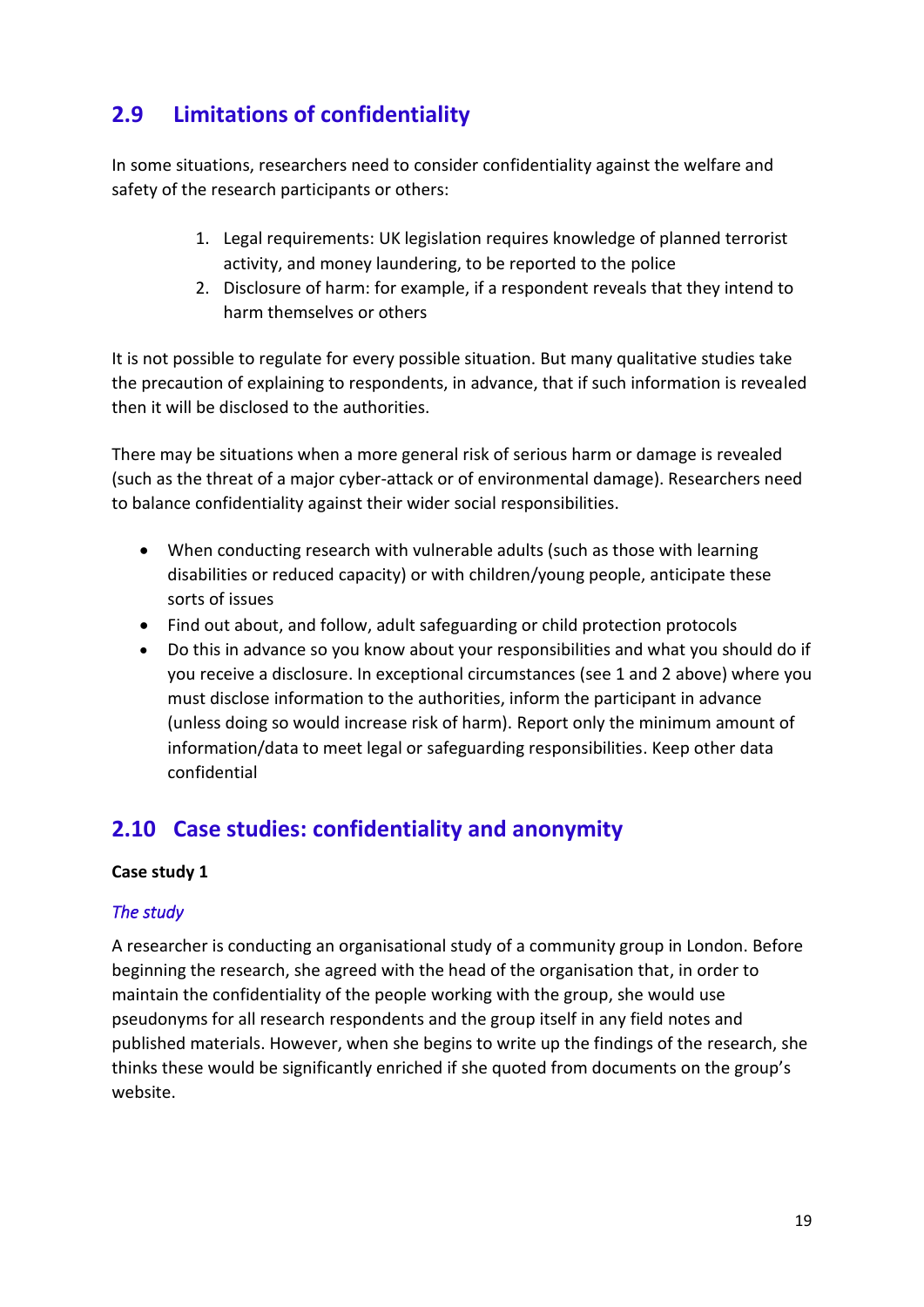#### *Ethical issues*

Quoting directly from documents on the group's website could reveal the identity of the group and its members. This could breach the researcher's commitment to maintain the anonymity of respondents. However, this would be at the expense of omitting important context which would inform the research findings.

The researcher consulted colleagues about how best to resolve this. She identified the following options:

- Seek retrospective consent from the participants
- Develop composite case illustrations
- Consider alternative means of anonymisation, such as using the name of the organisation and anonymising individuals. This would mean seeking consent from participants with the risk that people familiar with that area of work could identify the individuals involved
- Rather than publish quotes from the organisation's materials, she could summarise or paraphrase this

The researcher decided to summarise the content of the documents rather than quote from them directly. Respondents felt strongly that their identity should be protected, so she prioritised this.

#### *Lessons learned*

If possible, researchers should anticipate the sources they can use and agree with respondents and colleagues in advance if there are confidentiality or other ethical issues.

#### **Case study 2**

#### *The study*

It has been agreed that participants in a qualitative study on sexual promiscuity will receive the draft report to check that they are happy with how the researchers have anonymised their data. One participant responds by saying that he doesn't want his verbatim quotations to be anonymised. He also says that if the researcher doesn't agree, he will withdraw from the study altogether, which will mean removing all his data from the analysis and report. The researcher is concerned that if this individual is identified in the report, third parties such as his partner and children may be exposed to embarrassment and/or more serious harm, now or in the future.

#### *Ethical issues*

The researcher meets the participant in order to understand his rationale and to see if they can agree a solution. When they meet, the researcher reminds the participant that he had signed a written agreement (including that all data would be anonymised). The researcher explains that there could be consequences for the participant's family members if his identity were divulged. The research participant still wants to be identified in the research.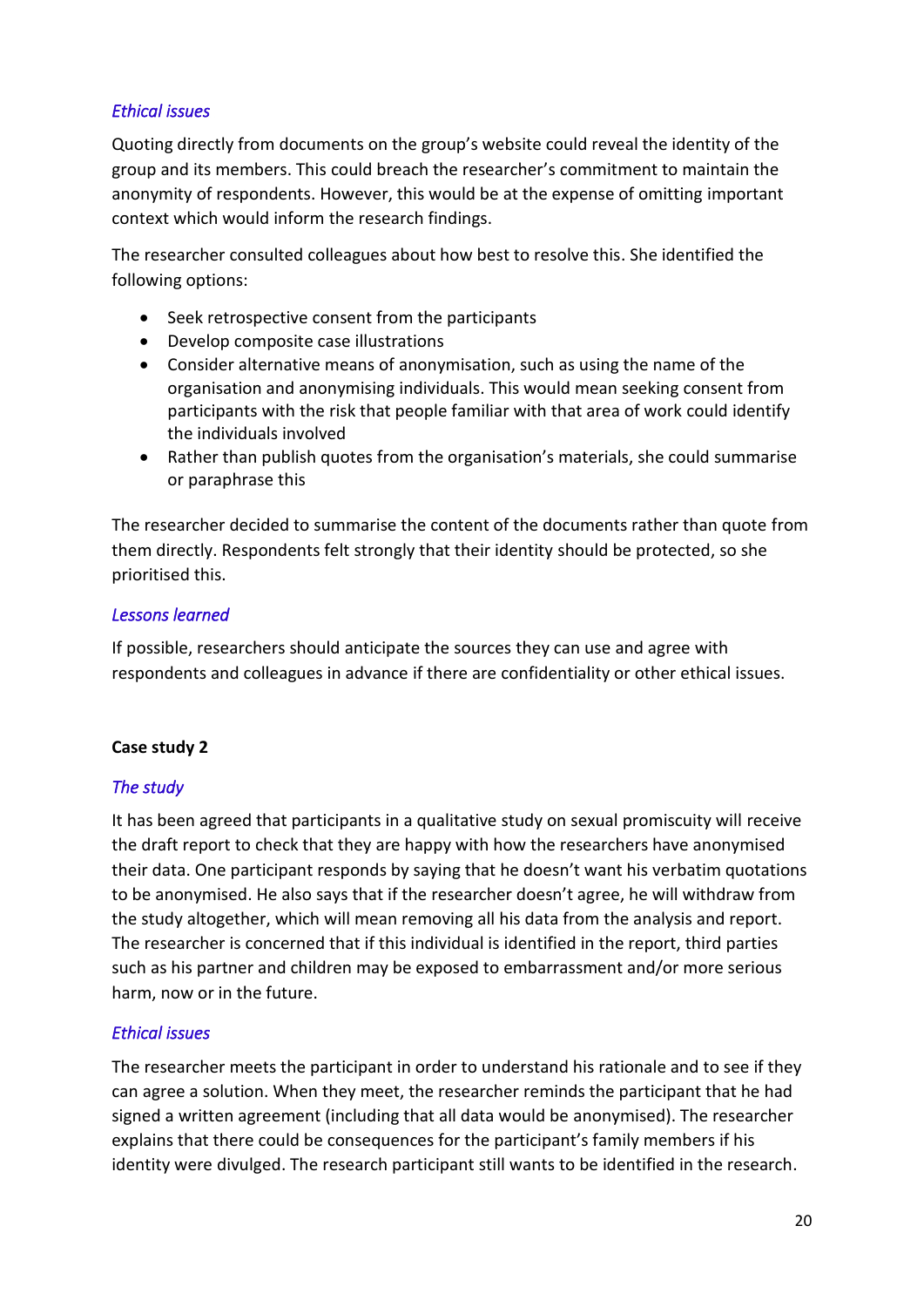So, the researcher proposes that the report states that 'some names have been changed' and uses first names only. The participant accepts this.

#### *Lessons learned*

Sometimes participants want to be identified, including when the research focuses on issues that are seen as socially taboo.

Researchers need to ensure that participants understand the consequences of being identified (for themselves as well as others), and also consider their wishes.

Participants may change their minds. This may have implications for publication.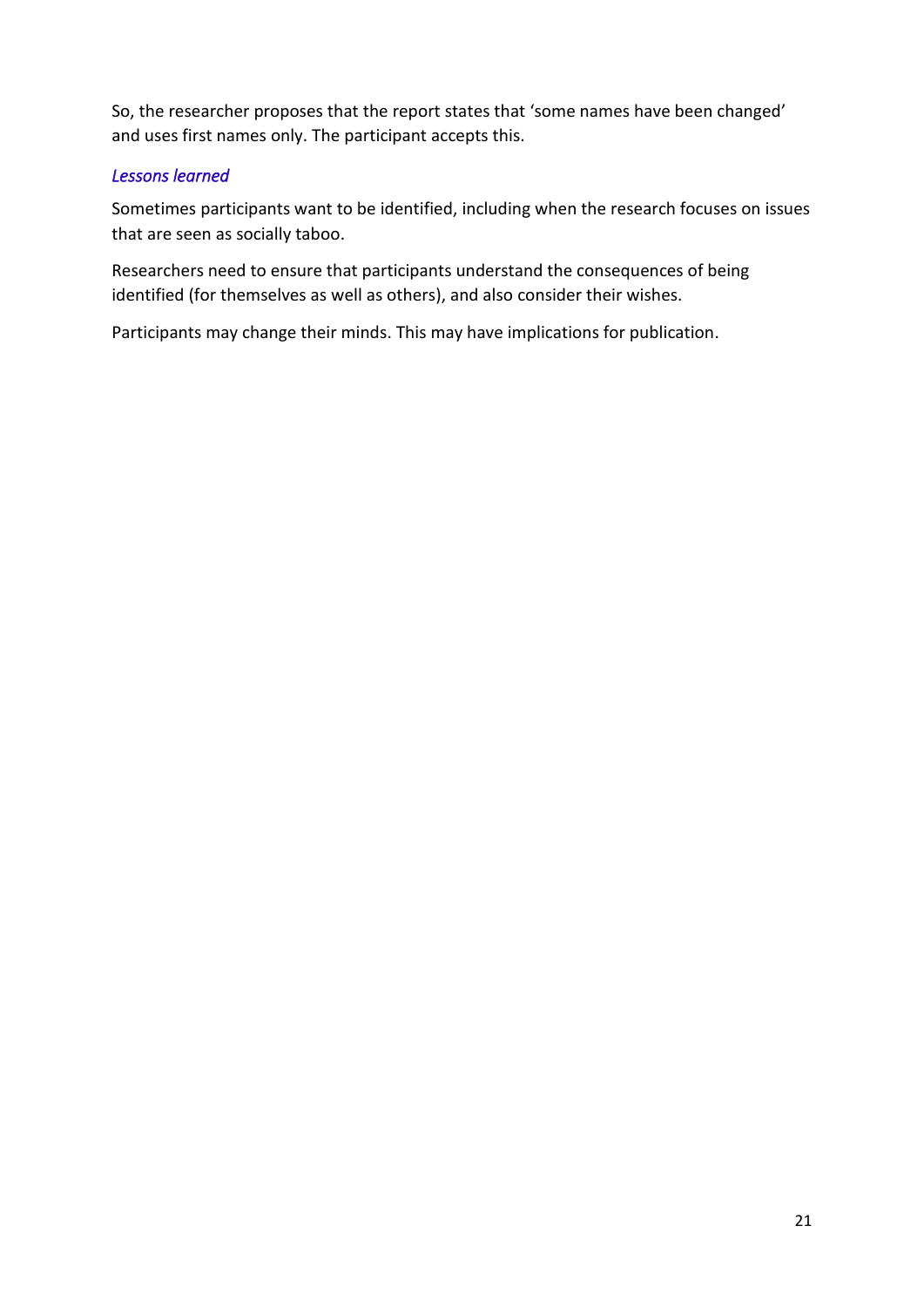## <span id="page-24-0"></span>**3 AVOIDING HARM**

## <span id="page-24-1"></span>**3.1 Potential harm to participants**

Researchers should discuss and address potential harm to participants at the design/inception stage, and include the outcome of these discussions in the research proposal/brief.

However, not all risks can be anticipated. So, a vital part of mitigating harm is to be aware of this throughout the research process. It may not be possible to avoid harm entirely, but it is possible to minimise it by being aware of the potential, by careful planning, and by responding promptly in the event of harm.

### <span id="page-24-2"></span>*3.1.1 Physical harm*

While physical harm is less likely to occur within social research than clinical/medical research, it is possible. An example is the environment in which the research takes place: does the research site pose any safety risk to participants? Can the participant travel to and from it safely?

Some surveys involve physical checks (such as balance tests, activity tests) or collecting biological samples or health markers. These require a risk management policy with procedures for any potential problems.

### <span id="page-24-3"></span>*3.1.2 Emotional distress*

Social research can involve participants talking about and reflecting upon sensitive topics. This may cause them emotional distress, embarrassment and/or anxiety.

- Avoid making the emotional stress a focus of the research unless absolutely necessary. For example:
	- o Evaluating services for children in care: do not ask the children why they are in care or for the number of placements unless absolutely relevant
	- o Interviewing in a Young Offenders Institution: do not ask the young offender the reason for their sentence unless required
	- o During an interview, pay attention and respond appropriately to verbal and non-verbal indicators of distress

Some reviews have found that only a minority of participants experience distress when 'reliving' a difficult experience or trauma, and that the benefits of participation in traumarelated research outweigh the risk, with any negative effects dissipating quickly (Legerski and Bunnel, 2010; Brown, Strauss, LaBar et al, 2014).

To minimise the emotional distress of participants, researchers need to plan, according to the nature of the research. This includes ensuring that interaction with a participant does not finish until there is some resolution of the emotional distress. This includes: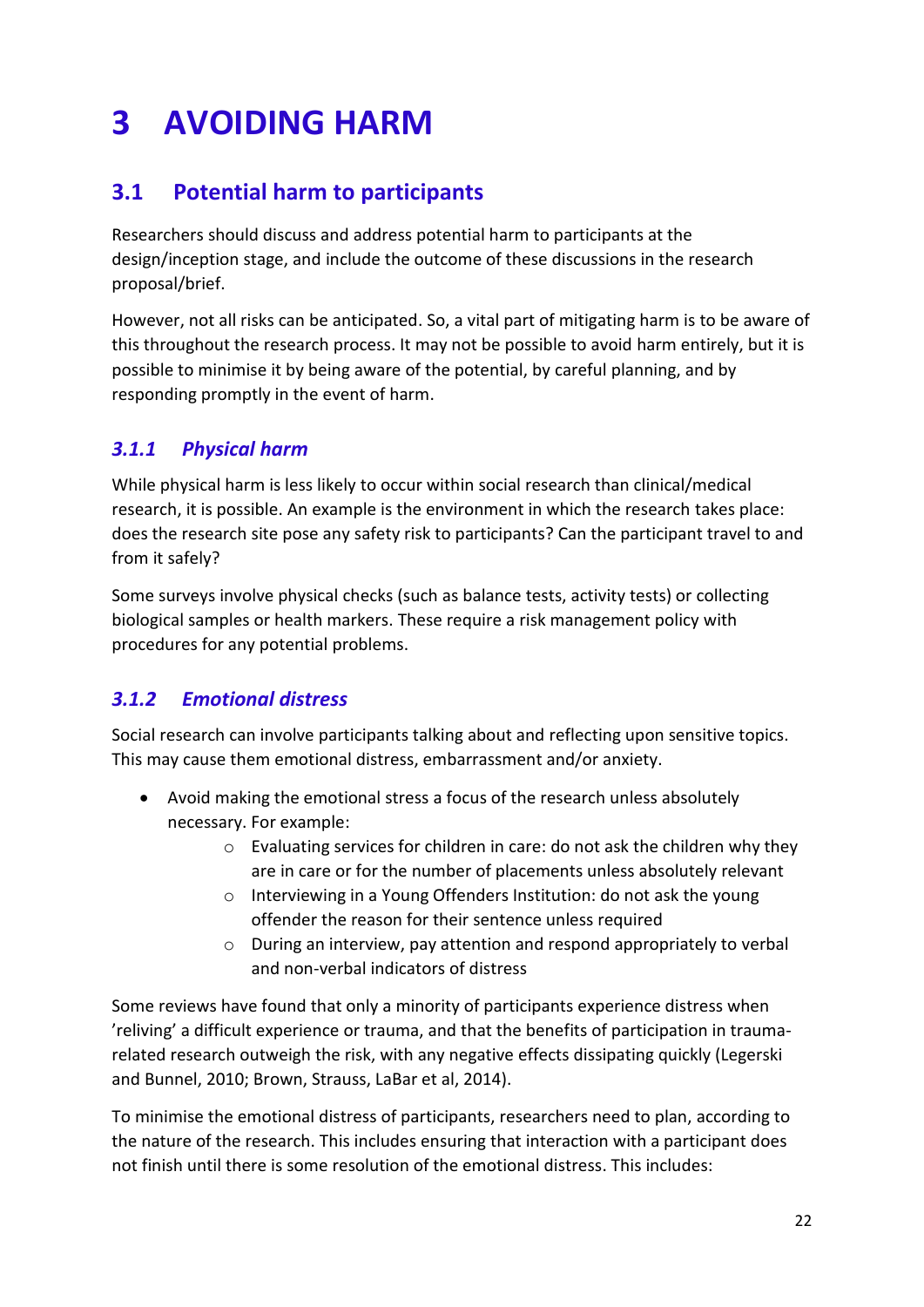- Not rushing participants
- Taking time to listen
- Ensuring that participants feel that their contribution is worthwhile
- If a participant does become upset or distressed:
	- o Offering to pause the interview, or to terminate and/or rearrange it
	- o Reminding them that their participation is voluntary. The decision about how to proceed should be guided by each participant's preference

The potential for psychological harm in social research is not isolated to research that focuses on sensitive topics. For example, ongoing research with vulnerable participants (such as regular observation of someone with learning difficulties) can result in the participant becoming attached/close to the researcher. At the end of the research process and when withdrawing from the relationship, researchers could provide information about organisations offering advice and support, and how to get a copy of the research report (Iphofen, 2011).

- Be clear about the research aims
- Do not overstate individual benefits in a way that misleads participants about the potential benefits and outcomes

### <span id="page-25-0"></span>*3.1.3 Financial harm*

- Consider participants' costs such as travel expenses, time off work or caring/babysitting arrangements, and reimburse them for their outlay or any loss of earnings
- Check that financial incentives for participants don't affect their entitlement to state benefits

## <span id="page-25-1"></span>**3.2 Potential harm to wider groups**

Research findings may show a particular group in a negative light. This may cause distress to participants and non-participants of the study. For example, research results may inadvertently fuel pejorative stereotypes about specific groups who are already marginalised, for example, people receiving state benefits. Researchers should not suppress findings but be mindful about how these are reported and avoid judgemental language in reports, blog posts, press releases and so on.

## <span id="page-25-2"></span>**3.3 Potential harm to the research team**

There may be a risk that research causes physical harm or emotional distress to researchers. Researchers need to be aware of such risks and what can be done to mitigate them. Lone interviewers may be vulnerable. These issues are covered in detail in the SRA's Safety for [Social Researchers.](https://www.the-sra.org.uk/SRA/Resources/Good-practice/SRA/Resources/Good-Practice.aspx)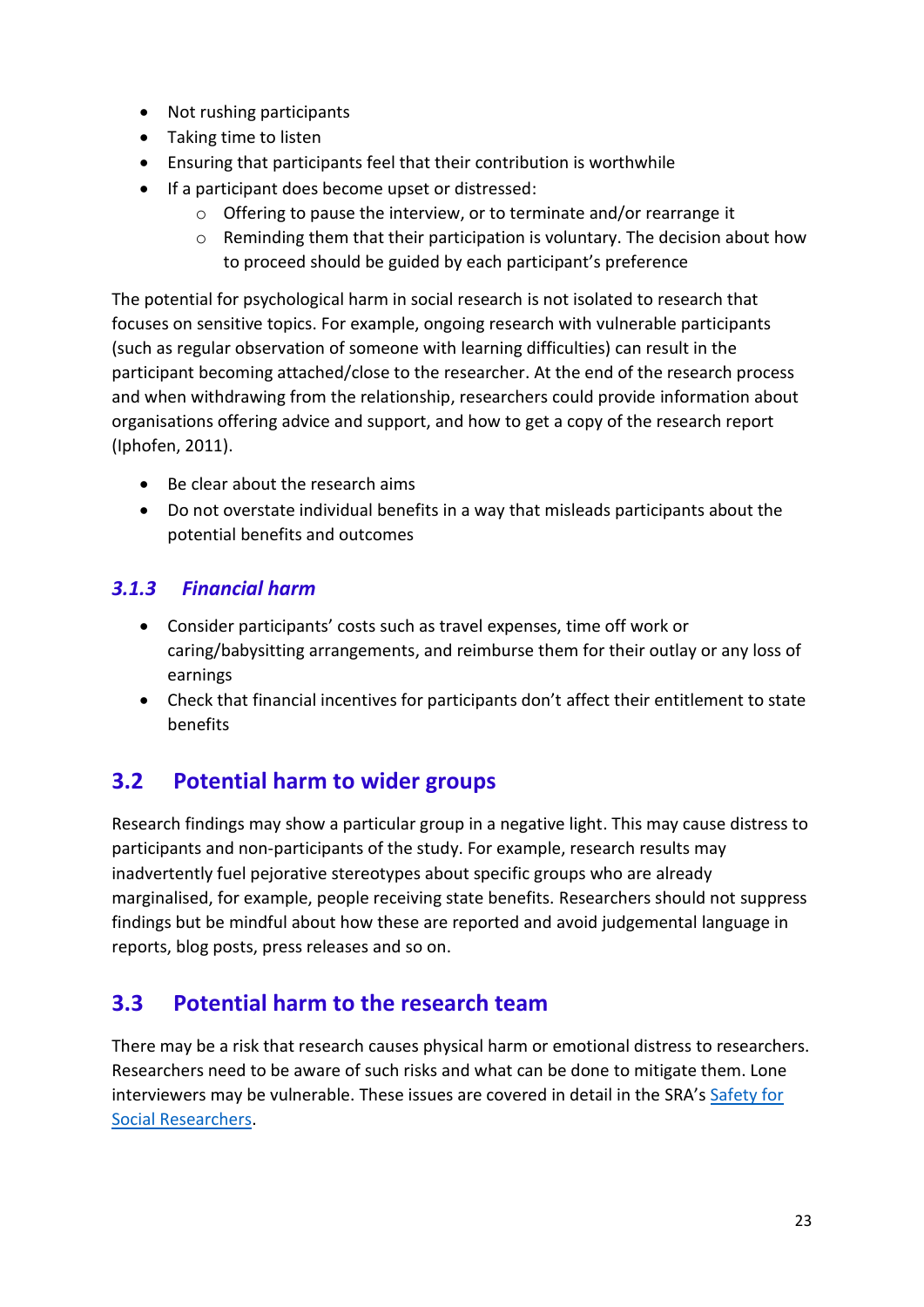## <span id="page-26-0"></span>*3.3.1 Emotional distress*

Interviewing vulnerable groups on sensitive topics (for example survivors of sexual abuse) may lead to researchers feeling overwhelmed. They may find it difficult to balance empathy and the urge to help against professional neutrality. To minimise this:

- Be self-reflexive
- Be aware of your own emotional responses
- Have systems (either formal or informal) for debriefing
- Seek support if necessary. For example, speak to a line manager, supervisor or counsellor after an interview

#### <span id="page-26-1"></span>*3.3.2 Physical harm*

Social research may involve visiting unfamiliar environments, with possible risk to personal safety. Examples include interviewing in high-crime areas, people's homes, or in low, medium and high-risk surroundings such as residential facilities for people with forensic histories, or in correctional facilities.

Consider:

- Taking a colleague with you
- Letting someone know where and when you are going and coming back
- Reporting to a local police station that you are interviewing in the area.

See also advice from the Suzy Lamplugh Trust in section 6.

## <span id="page-26-2"></span>**3.4 Points to consider**

- Minimise potential risk of harm to participants, the researched groups and groups directly interacting with researched groups, and researchers
- Your two main considerations are: probability how likely is harm to occur? And severity – how serious might the harm be?
- There is an ethical responsibility to fully consider the range of possible harms, and to avoid or minimise them
- Ensure that the participant is as fully aware as possible of all possible risks from harm (part of informed consent)
- Consider and balance potential benefits with risks to judge what is acceptable
- Be aware of sensitive issues for participants, and be able to signpost support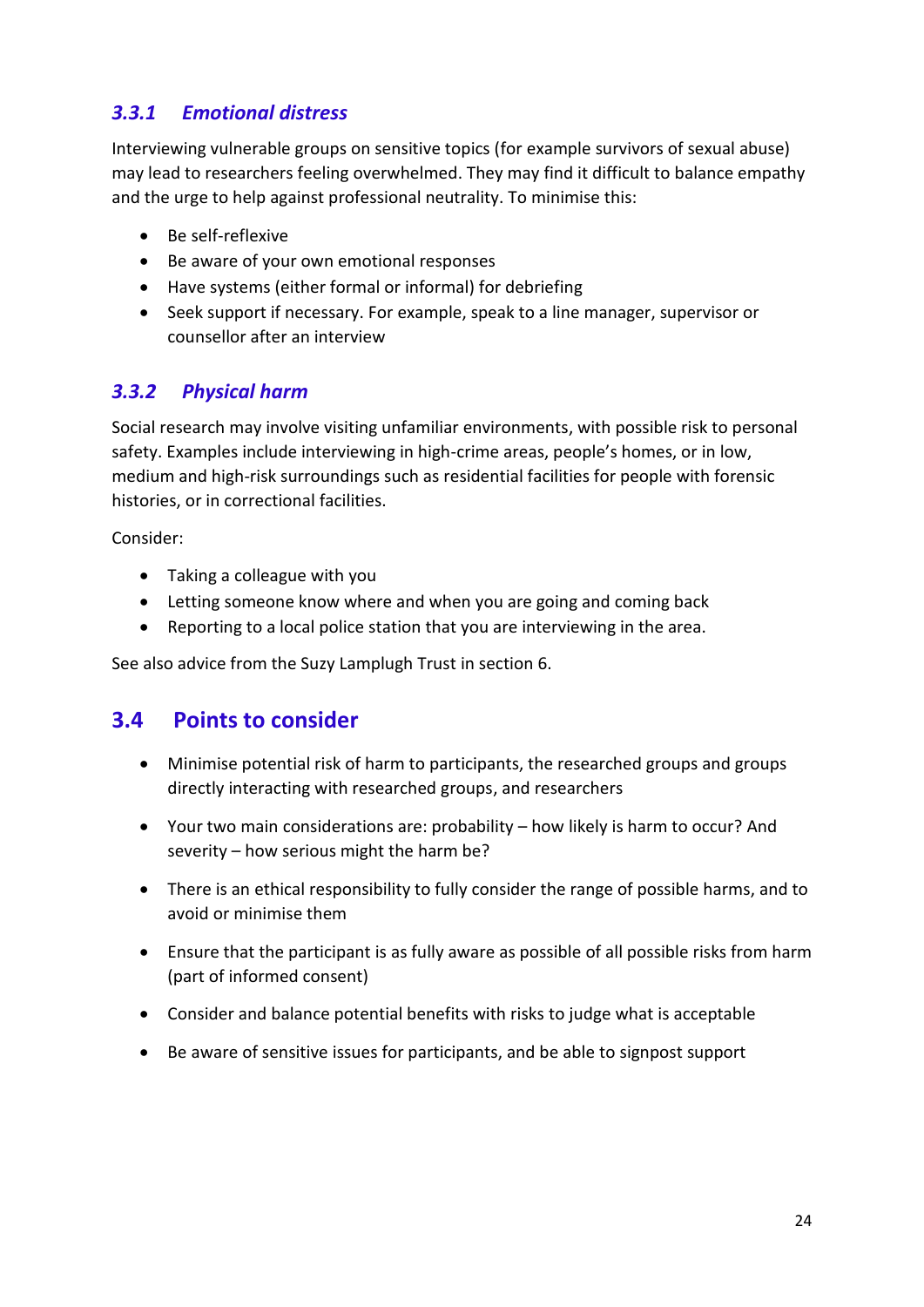## <span id="page-27-0"></span>**3.5 Case study: avoiding harm**

#### *The study*

A mixed-methods evaluation undertaken by a mental health charity aims to explore what supports exist in a mental health residential facility for people who are suicidal, and the perceived effectiveness of such supports. Among the semi-structured interview questions for residents, there is one about perceived triggers of suicidal thoughts. Participants may speak about past adverse events and/or their anniversaries, for example death of a loved one, sexual abuse, abusive family member, court cases or forced hospitalisations.

There are protocols to respond to participants if there is harm or emotional distress. The study receives ethics approvals from the NHS Social Care Research Ethics Committee and local authority research governance structures.

#### *Ethical issues*

As noted by Kara (2018, p.161), whereas there are guidelines on how to minimise harm to study participants, there are few ethical codes or guidelines that mention researchers' wellbeing.

Interviewers may be upset by participants' accounts of adverse events, and may struggle to maintain professional standards. They may also struggle to remain detached during interviews and afterwards, as participants may come to view them as 'therapist' and seek an ongoing relationship.

#### *Solutions*

- Brief interviewers about the issues that might arise during interviews
- Develop protocols to deal with this
- Recruit interviewers with experience of handling difficult or sensitive topics
- Train interviewers on how to deal with distress, in the moment and post-interview, such as deep breathing, meditation, reflexivity on own emotions
- Give interviewers opportunities for de-briefing with peers/research team members either face-to-face or online
- Inform interviewers about sources of support such as counselling or helplines

#### *Lessons learned*

- Social researchers need to address the differential impact of distressing accounts on participants and researchers, and how to mitigate this
- When researching sensitive issues such as suicide, researchers need to consider the methodology very carefully
- It is important to speak to the experts in the field at the outset (in this example, Samaritans) in order to fully understand the participant group, the risks and how to mitigate these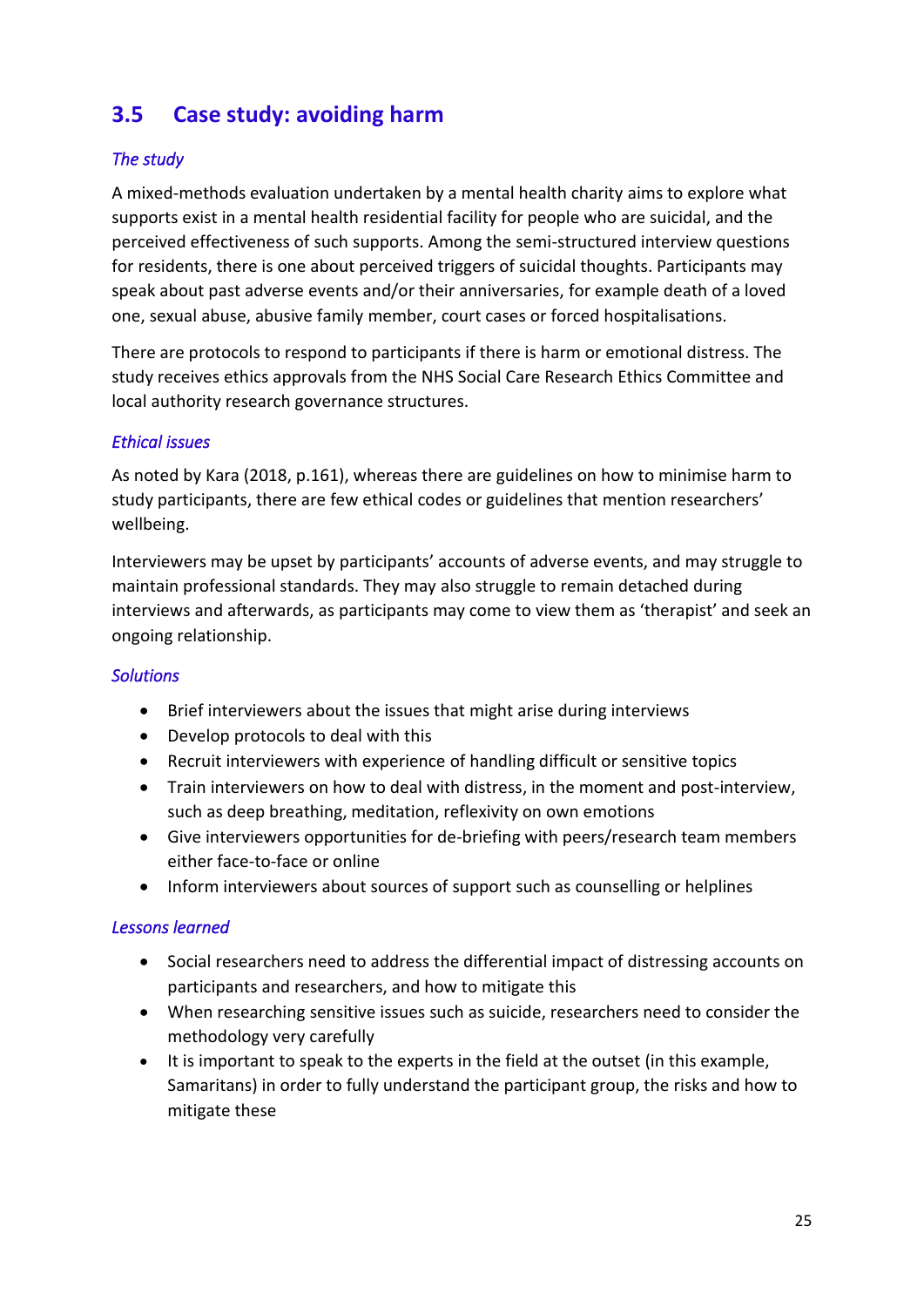## <span id="page-28-0"></span>**4 QUESTIONABLE RESEARCH PRACTICES**

## <span id="page-28-1"></span>**4.1 Fabrication**

Fabrication is when researchers intentionally invent research elements. This can occur at any point in the research cycle: data collection, analysis and reporting.

Examples of fabrication include reporting on research that has not taken place, overstating the number of research participants who took part in the research, or completing a questionnaire for someone who did not take part. A subtler form of fabrication is when claims about results are based on part-real and part-invented information: for example, adding fictitious data to a real data set in order to ensure statistical validity, or adding a clinical note into a research record in order to comply with an aspect of the research protocol.

## <span id="page-28-2"></span>**4.2 Falsification**

Examples of falsification include changing and/or omitting data in order to modify the outcome, misrepresenting results from statistical analysis, or adding false or misleading statements to misrepresent the methods used.

Some writers see falsification as more problematic than fabrication because it is often difficult to identify. Further, inaccurate reporting is not necessarily the result of conscious deception, but can result from unconscious bias. The distinction between falsification and selective reporting is not clear cut. For example, a statistically significant relationship identified after repeated 'data mining' could be presented inaccurately as confirming the original hypothesis of the study, by an analyst unaware that this practice renders the result invalid.

## <span id="page-28-3"></span>**4.3 Plagiarism**

Plagiarism is when researchers appropriate another person's ideas, processes, results or words without giving credit. As with other questionable research practices there is a continuum of seriousness.

At its worst, plagiarism is 'literal copying', that is, when text is duplicated word for word, without any reference to the original source. However, there are also many, perhaps subtler, forms of plagiarism. These include paraphrasing: re-expressing someone else's ideas without proper acknowledgement and/or reference to the original source.

With the emergence of plagiarism detection software, the practice of 'Rogeting' has emerged as an increasingly common form of plagiarism: the author changes some words in the text to avoid detection ('Rogeting' refers to Roget's Thesaurus).

There is also the (sometimes contested) issue of auto/self-plagiarism. This refers to an author reusing a significant amount of their own work without acknowledging it. One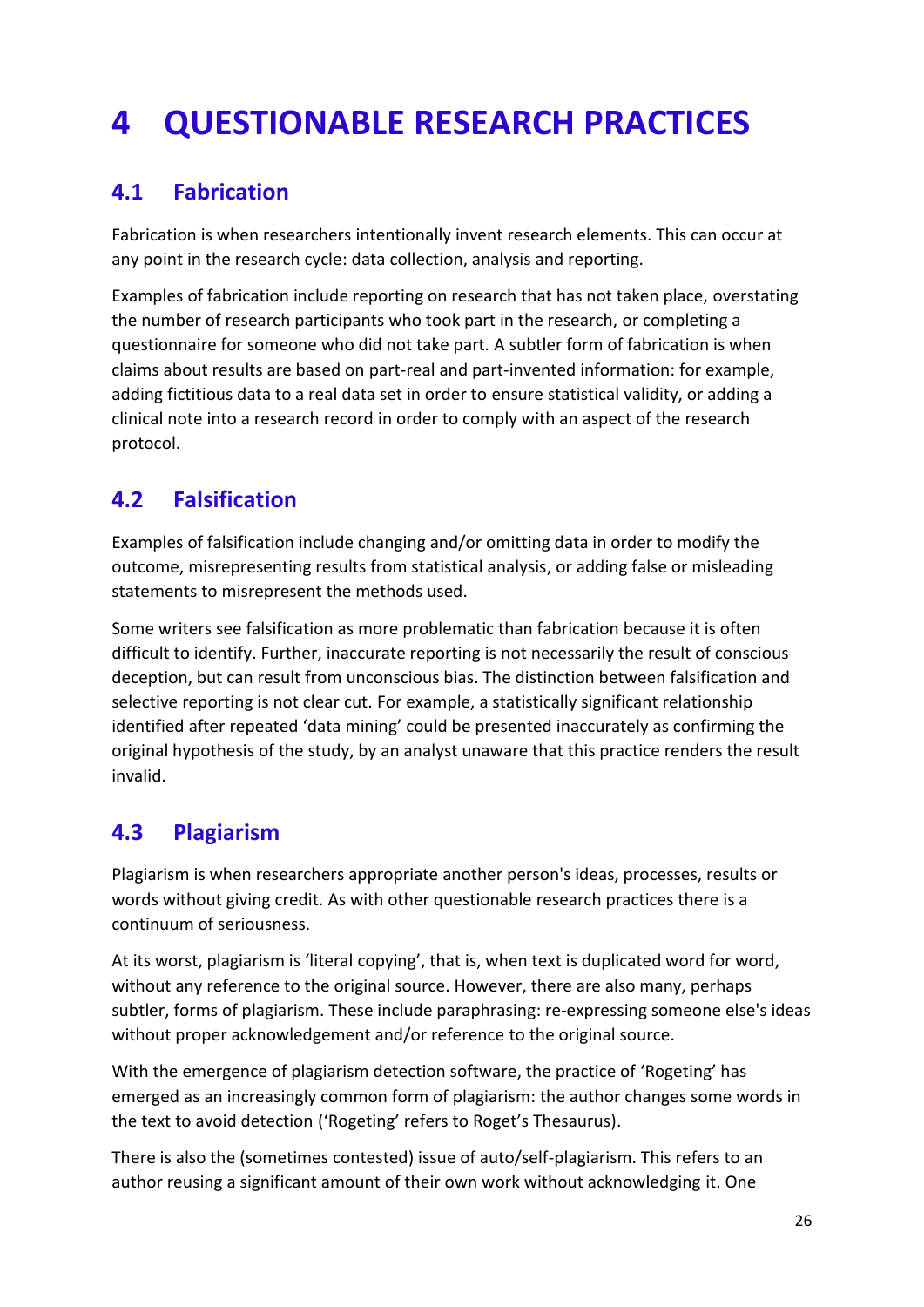example is submitting a paper for publication but failing to acknowledge that it has been published elsewhere.

## <span id="page-29-0"></span>**4.4 Unacknowledged methodological limitations**

This comes under a separate heading because it is prevalent and important enough to warrant its own section. Although it shares features with fabrication, falsification and other questionable research practices, it also differs from these as there is usually no intention to deceive.

The use of methods without their limitations being acknowledged is often associated with overclaiming the validity or generalisability of results. In quantitative research, a common example is when researchers make unjustifiable claims about the accuracy of population characteristics on the basis of surveys that use online volunteer panel samples. 5

In qualitative research, verbatim quotes from participants may be selectively used to support particular conclusions. Quotes may also be presented without giving the reader the background information necessary to make a balanced judgement about their context and meaning. It is good practice to present unique identifiers alongside quotes.

Overclaiming may arise because a researcher is more concerned about drawing conclusions than explaining the limitations of the methods.

Alternatively, failing to recognise limitations can result from methodological ignorance. Ignorance is not a valid defence because professional social researchers are expected to have acquired sufficient skills and knowledge to either:

- Understand the strengths and limitations of the research methods they use or
- Recognise when their skills and knowledge are insufficient, and seek advice from others

Relatedly, researchers may find their research is presented by third parties in a misleading manner (for example in the media) because methodological limitations have not been acknowledged. For this reason, it is good practice for researchers to ask to see third-party presentations of their work in advance.

## <span id="page-29-1"></span>**4.5 Other questionable research practices**

While many other questionable research practices may be seen as less serious than fabrication, falsification and plagiarism, they can have a significant and adverse impact on the overall integrity of research. Gaining ethical approval for a study does not insure against this.

<sup>&</sup>lt;sup>5</sup> No convincing theoretical arguments have been made to support claims of the representativeness of online volunteer panels, and a number of high-profile empirical studies have demonstrated that panel-based estimates are frequently in error. See: [https://www.aapor.org/Education-Resources/Reports/Report-on-](https://www.aapor.org/Education-Resources/Reports/Report-on-Online-Panels)[Online-Panels](https://www.aapor.org/Education-Resources/Reports/Report-on-Online-Panels)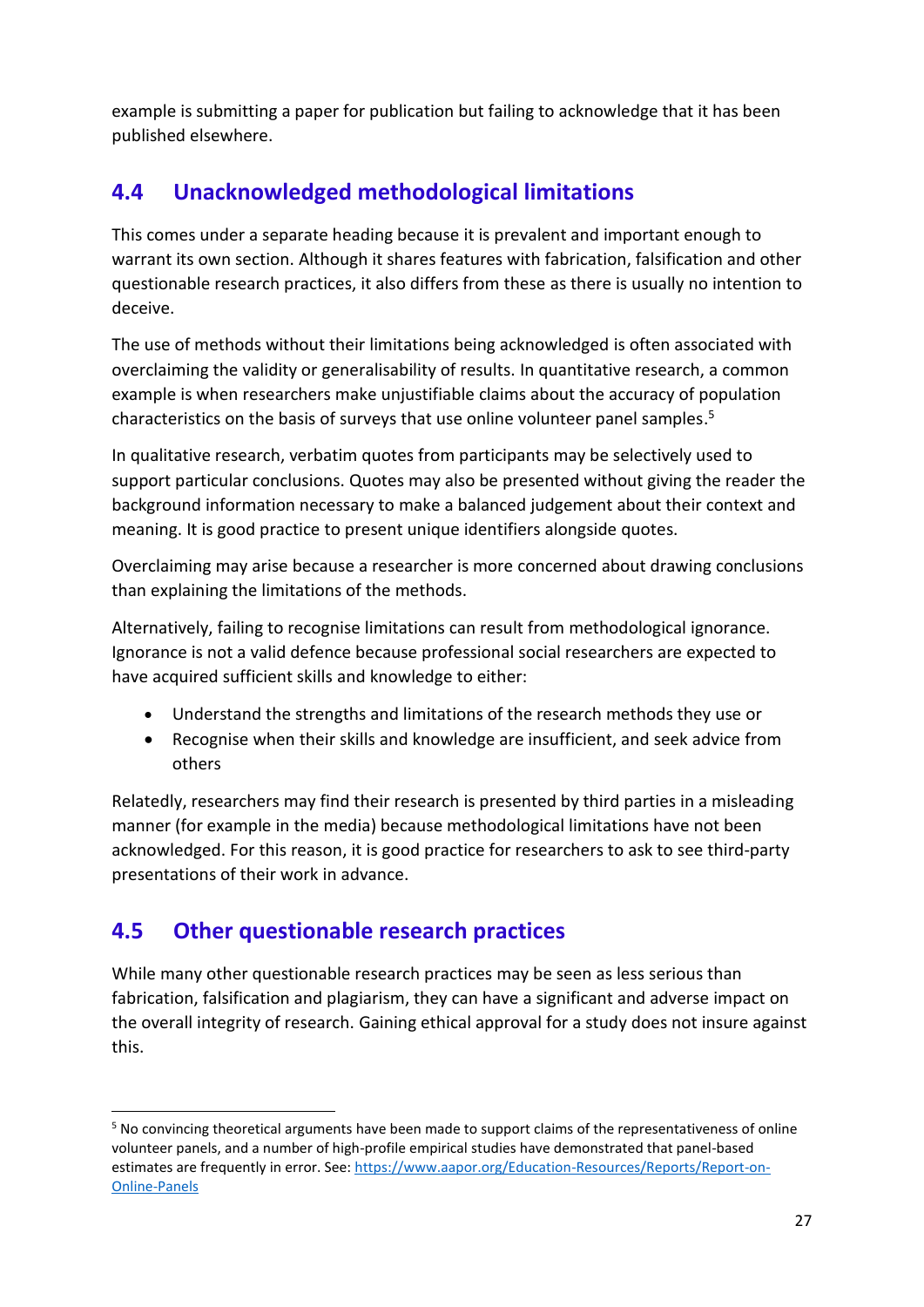When carrying out research it is not possible to plan for every possible eventuality and there can always be grey areas.

Some examples:

- Collecting additional data solely because the original results are not statistically significant
- Misrepresentation of findings, such as:
	- o Failing to report 'negative' findings (such as not publishing results when the findings are unhelpful to the researcher or funder, or failing to prove a hypothesis)
	- o Removing outliers from the data with the intention of skewing the findings in a particular direction, eg. to strengthen a conclusion. (Note that removing outliers *per se* is acceptable where their presence makes the findings unrepresentative.)
	- o Failing to report all dependent variables or conditions relevant to a finding
	- o Rounding of p values (reporting a p value of .045 as .05)
- Deliberately introducing bias, for example using non-neutral question wording to achieve a desired outcome, or failing to declare conflicts of interest
- Journal/book submissions include numerous examples:
	- o 'Salami slicing': multiple publications are generated by 'slicing' the data very thinly
	- $\circ$  Guest authors who are named because of their position/seniority, rather than because they met the criteria for authorship
	- $\circ$  'Gift authors' who are listed as a result of a personal favour or in return for payment
	- o 'Ghost authors' who have contributed, but who are not named
- Taking ideas from informal discussion with colleagues and then presenting these in another more formal setting as being one's own unique research ideas
- <span id="page-30-0"></span>• 'HARKing': 'hypothesising after the results are known' is questionable when a deductive methodology is used, but not for other methodological approaches such as with grounded theory – an inductive approach in which hypothesising or theorising does not occur until after data collection/analysis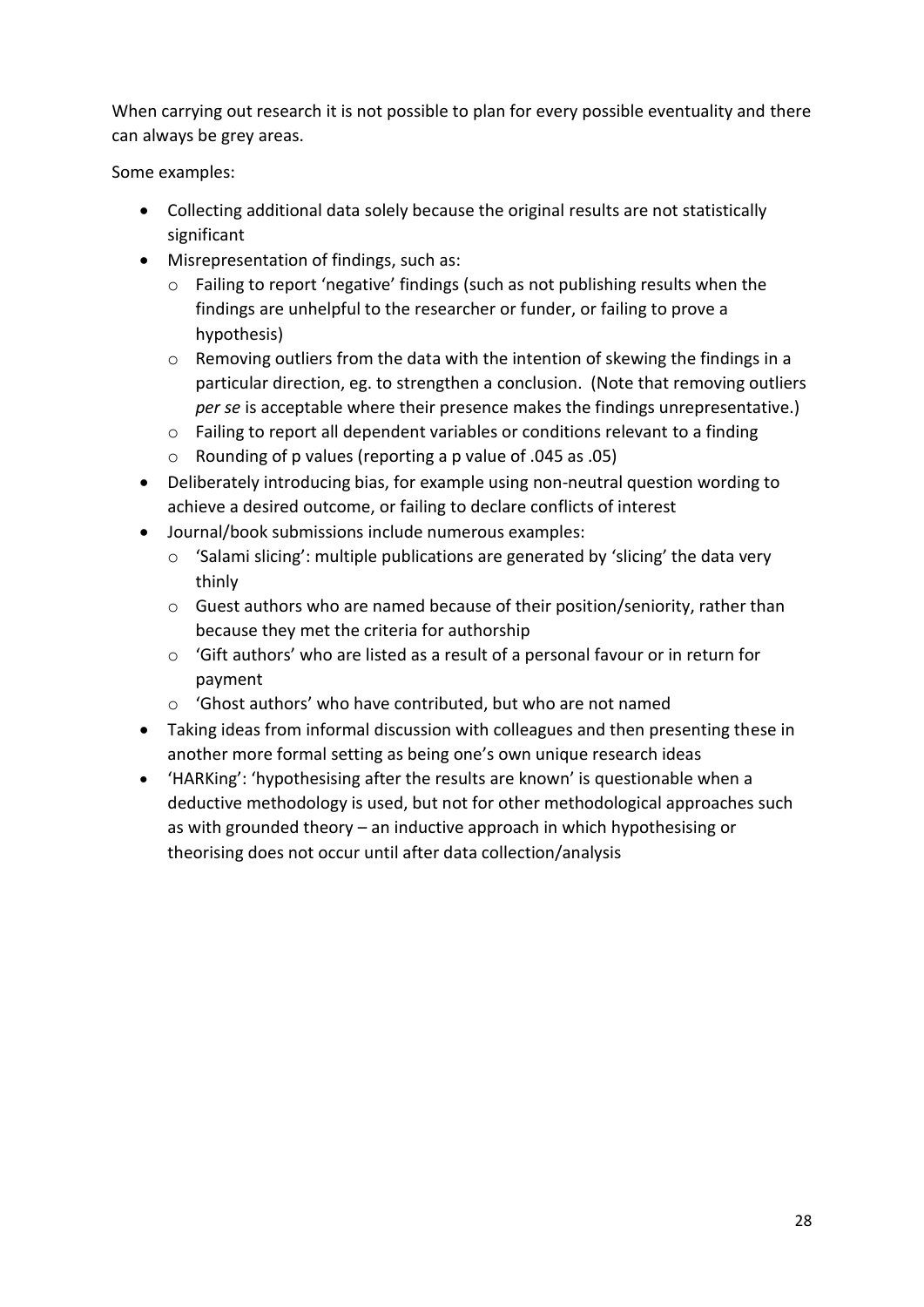## <span id="page-31-0"></span>**5 ETHICAL FOUNDATIONS**

In writing this guidance, the authors are aware that, by its very nature (prescriptive/proscriptive), it expresses a point of view about what constitute better and worse ways of doing research, and that this requires justification. To count as an *ethical* judgement, a judgement has to be something more than an expression of opinion: it has to be derivable from widely accepted underlying normative precepts.

But *which* underlying normative precepts? Moral philosophy does not appear to provide the answer. No ethical theory commands general assent amongst either philosophers or the population at large, and it is clear that any attempt to base professional guidelines on one or another such theory (for example on a variant of deontological, consequentialist or virtuebased ethical theory) would generate dispute.

The SRA's previous ethical guides argued that a better set of normative precepts is provided by what social researchers actually do in their everyday practice. It is a fact that most social researchers care about doing research that leaves the world in a better rather than a worse state and, by and large, researchers agree about what constitutes ethical and unethical behaviour in research. Indeed, many hold these views strongly. This widespread concern about doing research ethically was crystallised in the Academy for Social Sciences (AcSS) five foundational ethical principles tailored to the specific needs of the social sciences: 6

- 1. A free social science, based on a plurality of interests, funding, methods and perspectives, is fundamental to the UK as a democratic society.
- 2. The privacy, autonomy, diversity and dignity of individuals and communities should be respected.
- 3. All social science research should be carried out to the highest degree of scientific integrity and employ the most appropriate methods consistent with this.
- 4. All social science researchers should acknowledge their social responsibilities.
- 5. All social science should aim to maximise benefit and minimize harm.

Although this guidance is not linked directly to the AcSS principles, it uses the same foundation: the practices of social researchers who take ethics seriously.

Given this, the aim of this guidance is relatively humble. Rather than impose a rigid set of rules to which social researchers everywhere are expected to adhere, the guidance aims to inform in order to enable a social researcher's individual ethical judgements and decisions to be set in the context of the shared values and experiences of fellow professionals. The aim of the guidance remains exactly as in 2003:

'The guidelines therefore seek to document widely held principles of research and to identify the factors which obstruct their implementation. They are framed in the recognition that, on occasions, the operation of one principle will impede the operation of another, that social researchers, in common with other occupational

<sup>6</sup> [https://acss.org.uk/wp-content/uploads/2014/06/Ethics-Final-Principles\\_16\\_06\\_2014.pdf](https://acss.org.uk/wp-content/uploads/2014/06/Ethics-Final-Principles_16_06_2014.pdf)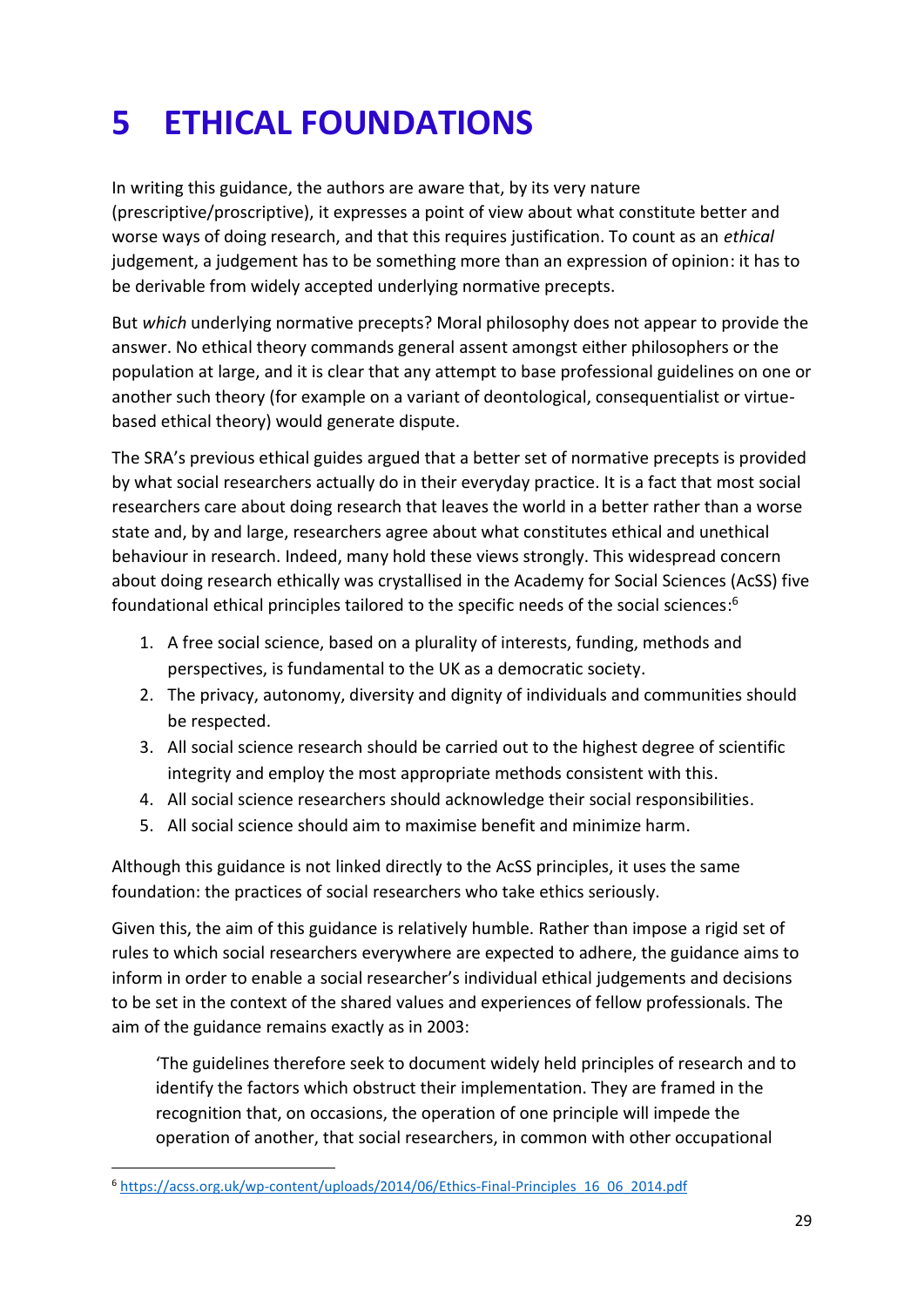groups, have competing obligations not all of which can be fulfilled simultaneously. Thus, implicit or explicit choices between principles will sometimes have to be made. The guidelines do not attempt to resolve these choices or to allocate greater priority to one of the principles than to another. Instead, they offer a framework within which the conscientious social researcher should, for the most part, be able to work comfortably. Where departures from the framework of principles are contemplated, they should be the result of deliberation rather than of ignorance.

The guidelines' first intention is thus to be informative and descriptive rather than authoritarian or rigidly prescriptive.'

## <span id="page-32-0"></span>**5.1 Creating benefit through trustworthy research**

At a general level, social research is undertaken to create benefits, albeit ones that are broadly defined as accruing to society or humanity as a whole [\(Academy of Social Sciences,](https://www.acss.org.uk/developing-generic-ethics-principles-social-science/academy-adopts-five-ethical-principles-for-social-science-research/) principle 1). These benefits of social research can take two forms:

- 1. *Intrinsic* benefits of increased knowledge. Although these are hard to quantify and cannot be argued for in terms of direct social benefit, it is commonly accepted that knowledge is valuable in itself.
- 2. Broad *instrumental* (practically useful) benefits of increased knowledge: for example, informing policy-making, providing trusted information to help frame political debate.

Social research, as practised by knowledgeable researchers, necessarily creates the first sort of benefit. Any 'research' practice not setting out to increase knowledge is not true social research. In contrast, instrumental benefits sometimes do and sometimes do not accrue to social research (and therefore this kind of benefit is not definitive of social research in the same way).

If social research is to deliver intrinsic and instrumental benefits it is essential that it produces valid findings, from which derives the principle that **social research should be conducted to high methodological standards.** In practice, if the reader is to assess whether this principle has been met, a secondary principle is also required: **research should be reported fully<sup>7</sup> and accurately.**

Because social research depends on maintaining the confidence of the public, its continued existence in the long-term requires researchers to make efforts to preserve and to promote such confidence, by conducting research to high standards and **being seen to do so**. Any findings that are discovered to be false will undermine public confidence, with long-term corrosive consequences. This reinforces the principle that social researchers should conduct research to high methodological standards and disseminate findings alongside honest and informed quality assessments. This means describing the methods and approaches used, and the potential limitations, inaccuracies and uncertainties of the findings.

 $7$  Unless publication would have damaging consequences, for example to the economy or national security.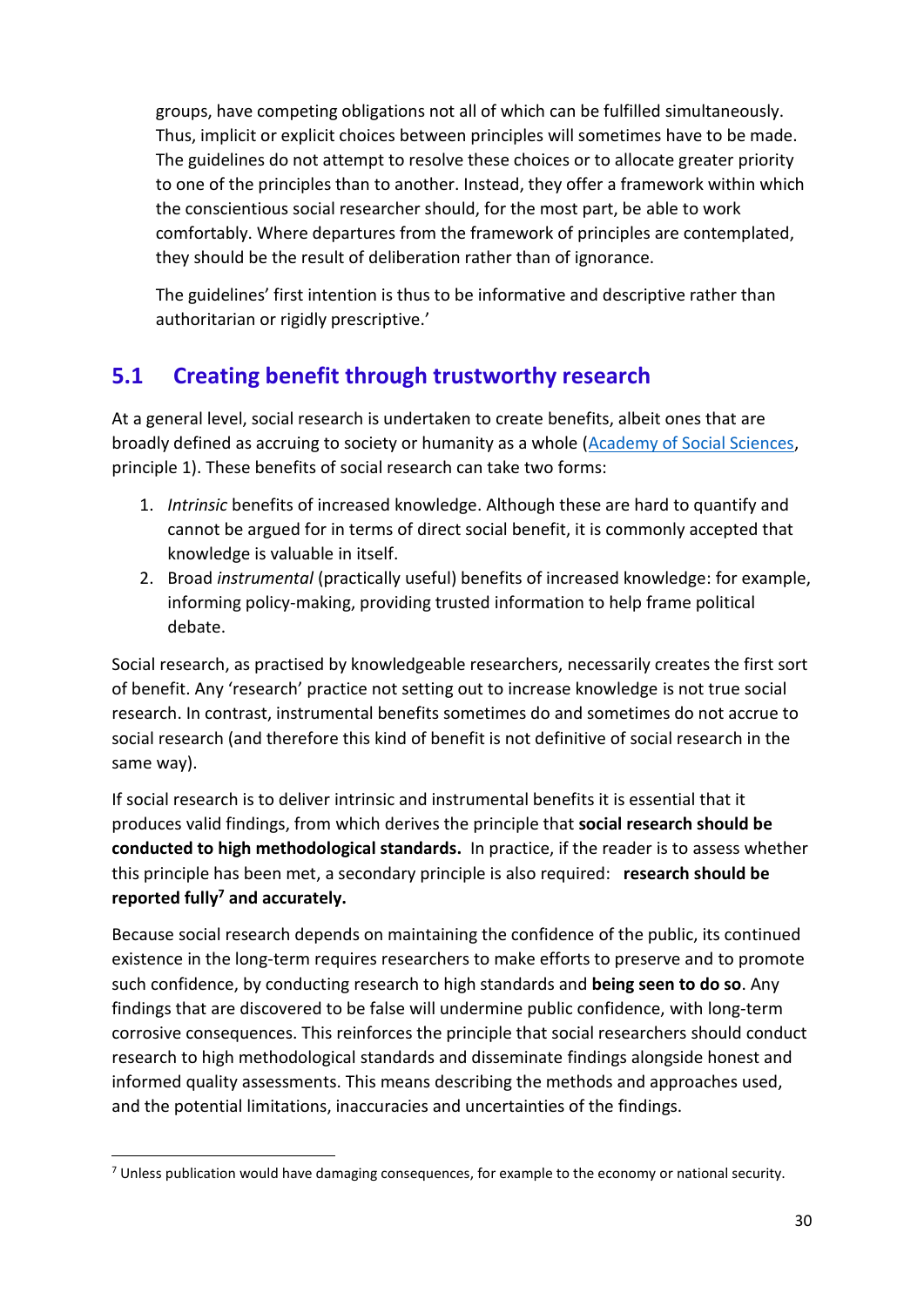## <span id="page-33-0"></span>**6 REFERENCES, LINKS AND FURTHER READING**

All links were checked at the time of publication. To report broken links please emai[l admin@the](mailto:admin@the-sra.org.uk)[sra.org.uk](mailto:admin@the-sra.org.uk)

## <span id="page-33-1"></span>**6.1 Sources of general advice**

**Government Social Research: Professional guidance: ethical assurance for social research in government**

[https://assets.publishing.service.gov.uk/government/uploads/system/uploads/attachment\\_](https://assets.publishing.service.gov.uk/government/uploads/system/uploads/attachment_data/file/515296/ethics_guidance_tcm6-5782.pdf) [data/file/515296/ethics\\_guidance\\_tcm6-5782.pdf](https://assets.publishing.service.gov.uk/government/uploads/system/uploads/attachment_data/file/515296/ethics_guidance_tcm6-5782.pdf)

**Academy of Social Sciences: Five ethical principles for social science research:** generic ethics principles for social science research

[https://www.acss.org.uk/developing-generic-ethics-principles-social-science/academy](https://www.acss.org.uk/developing-generic-ethics-principles-social-science/academy-adopts-five-ethical-principles-for-social-science-research/)[adopts-five-ethical-principles-for-social-science-research/](https://www.acss.org.uk/developing-generic-ethics-principles-social-science/academy-adopts-five-ethical-principles-for-social-science-research/)

**Health Research Authority: Research Ethics Service and Research Ethics Committees**

<https://www.hra.nhs.uk/about-us/committees-and-services/res-and-recs/>

**UK Statistics Authority: National Statistician's Data Ethics Advisory Committee**

<https://www.statisticsauthority.gov.uk/about-the-authority/committees/nsdec/>

#### **ESRC Framework for Research Ethics 2015**

[https://esrc.ukri.org/files/funding/guidance-for-applicants/esrc-framework-for-research](https://esrc.ukri.org/files/funding/guidance-for-applicants/esrc-framework-for-research-ethics-2015/)[ethics-2015/](https://esrc.ukri.org/files/funding/guidance-for-applicants/esrc-framework-for-research-ethics-2015/)

#### **Department for Work and Pensions Ethics Group**

Doing the right thing**:** outlining the Department for Work and Pensions' approach to ethical and legal issues in social research.

[https://webarchive.nationalarchives.gov.uk/20130402230103/http://research.dwp.gov.uk/](https://webarchive.nationalarchives.gov.uk/20130402230103/http:/research.dwp.gov.uk/asd/asd5/WP11.pdf) [asd/asd5/WP11.pdf](https://webarchive.nationalarchives.gov.uk/20130402230103/http:/research.dwp.gov.uk/asd/asd5/WP11.pdf)

#### **British Sociological Association: Guidelines on ethical research**

<https://www.britsoc.co.uk/ethics>

#### **European Commission: Ethics in social sciences and humanities, 2018**

[https://ec.europa.eu/research/participants/data/ref/h2020/other/hi/h2020\\_ethics-soc](https://ec.europa.eu/research/participants/data/ref/h2020/other/hi/h2020_ethics-soc-science-humanities_en.pdf)[science-humanities\\_en.pdf](https://ec.europa.eu/research/participants/data/ref/h2020/other/hi/h2020_ethics-soc-science-humanities_en.pdf)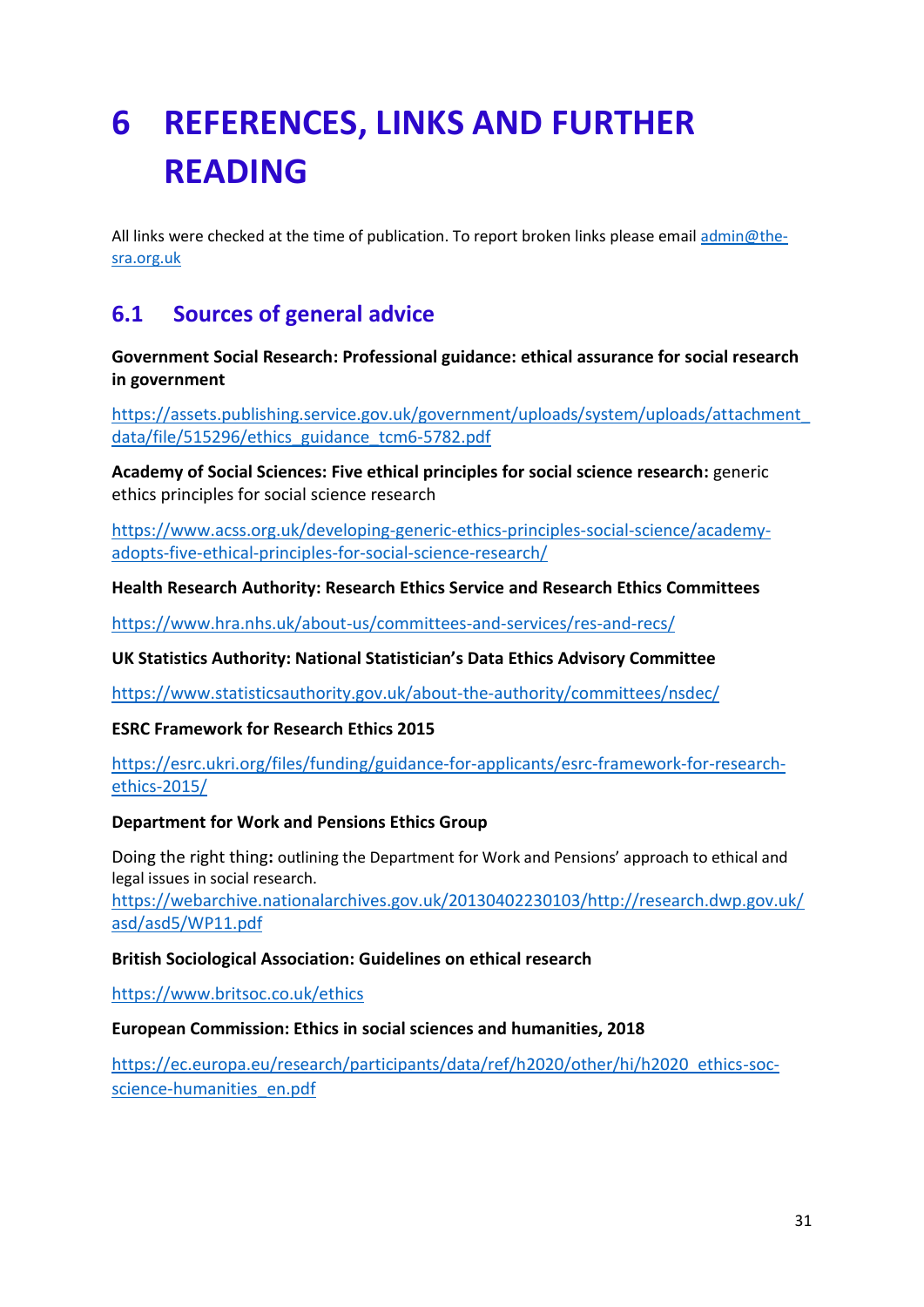## <span id="page-34-0"></span>**6.2 Informed consent**

#### *Links*

#### **Mental capacity:**

Mental Capacity Act 2005 England; Adults with Incapacity (Scotland) Act 2000

#### NHS guidance: [http://www.nhs.uk/Conditions/social-care-and-support-guide/Pages/mental](http://www.nhs.uk/Conditions/social-care-and-support-guide/Pages/mental-capacity.aspx)[capacity.aspx](http://www.nhs.uk/Conditions/social-care-and-support-guide/Pages/mental-capacity.aspx)

Adults with Incapacity (Scotland) Act 2000: <https://www.legislation.gov.uk/asp/2000/4/contents>

Mental Capacity Act (Northern Ireland) 2016: <https://www.legislation.gov.uk/nia/2016/18/contents/enacted>

UREC. (2019). Research involving adult participants who lack the capacity to consent. (2019). Available at: [https://www.shef.ac.uk/polopoly\\_fs/1.165638!/file/SREGP-Adults-LCC.pdf](https://www.shef.ac.uk/polopoly_fs/1.165638!/file/SREGP-Adults-LCC.pdf)

#### **Research with children:**

Medical Research Council. 2004. Medical Research Involving Children. Available at: [http://www.gmc](http://www.gmc-uk.org/guidance/ethical_guidance/children_guidance_30_33_refuse_treatment.asp)[uk.org/guidance/ethical\\_guidance/children\\_guidance\\_30\\_33\\_refuse\\_treatment.asp](http://www.gmc-uk.org/guidance/ethical_guidance/children_guidance_30_33_refuse_treatment.asp) <https://www.mrc.ac.uk/documents/pdf/medical-research-involving-children/>

Shaw, C., Mai Brady, L. and Davey, C. (2011). Guidelines for research with children and young people. National Children's Bureau. Available at: <https://www.ncb.org.uk/sites/default/files/field/attachment/NCB%20guidelines%20CYP.pdf>

#### **Incentives:**

Ruth W Grant, R.W. and Sugarman, J. (2004). 'Ethics in human subjects research: do incentives matter?'. Journal of Medicine and Philosophy, 29. Available at: <https://www.tandfonline.com/doi/full/10.1080/03605310490883046>

#### **Social media:**

Association of Internet Research (2012). Ethical decision-making and internet research. Available at:<http://aoir.org/reports/ethics2>

GOV.UK: Social Media Research Guidance; using social media for social research: [https://www.gov.uk/government/publications/social-media-research-guidance-using-social](https://www.gov.uk/government/publications/social-media-research-guidance-using-social-media-for-social-research)[media-for-social-research](https://www.gov.uk/government/publications/social-media-research-guidance-using-social-media-for-social-research)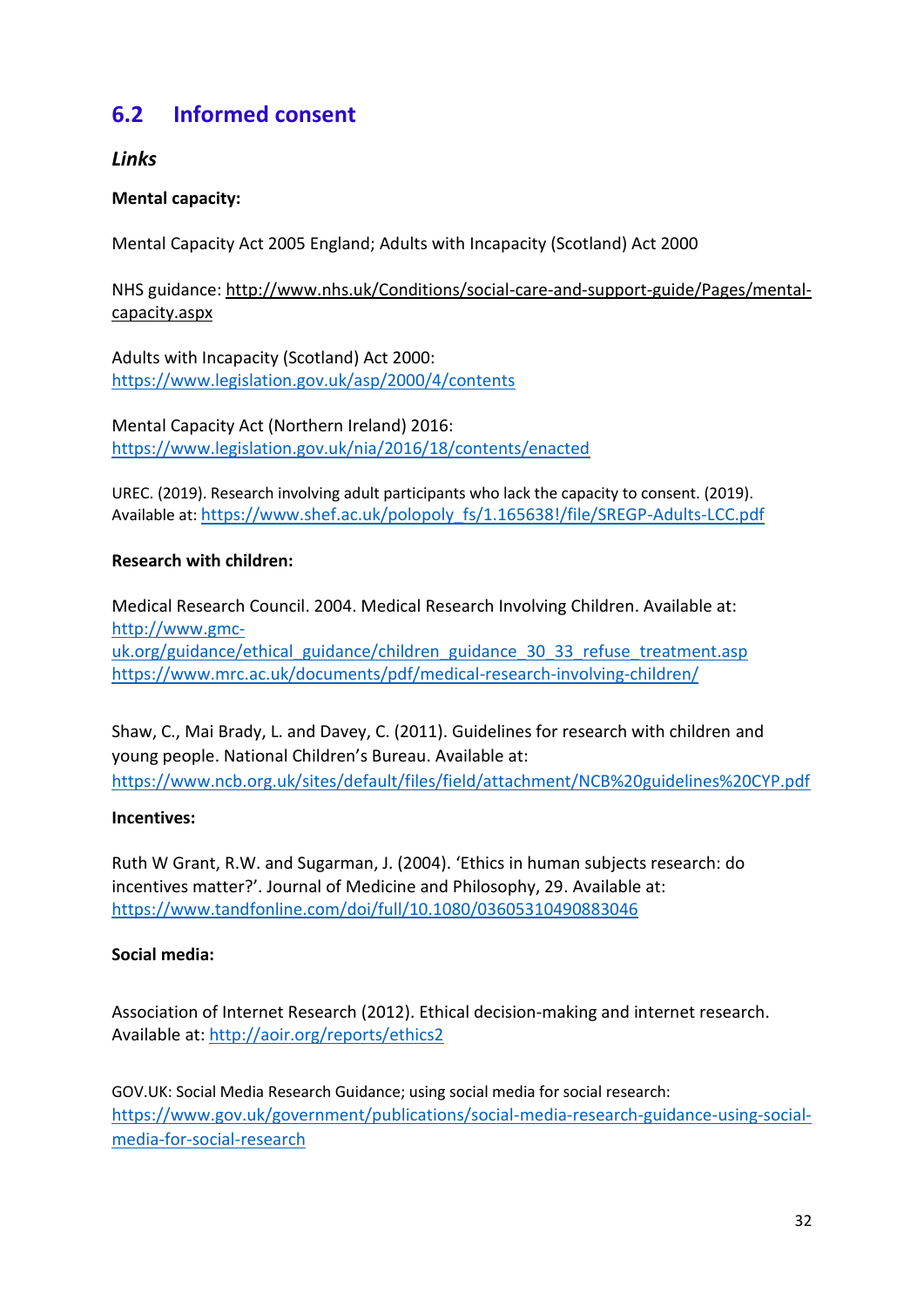Social media research: a guide to ethics. Available at: [https://www.gla.ac.uk/media/Media\\_487729\\_smxx.pdf](https://www.gla.ac.uk/media/Media_487729_smxx.pdf)

#### **Consent and the 2018 Data Protection Act (GDPR):**

Information Commissioner's Office, Consent guide: [https://ico.org.uk/for](https://ico.org.uk/for-organisations/guide-to-data-protection/guide-to-the-general-data-protection-regulation-gdpr/lawful-basis-for-processing/consent/)[organisations/guide-to-data-protection/guide-to-the-general-data-protection-regulation](https://ico.org.uk/for-organisations/guide-to-data-protection/guide-to-the-general-data-protection-regulation-gdpr/lawful-basis-for-processing/consent/)[gdpr/lawful-basis-for-processing/consent/](https://ico.org.uk/for-organisations/guide-to-data-protection/guide-to-the-general-data-protection-regulation-gdpr/lawful-basis-for-processing/consent/)

#### **GDPR and exemptions:**

Information Commissioner's Office: [www.ico.org.uk](http://www.ico.org.uk/) See a detailed account on the ICO website: [https://ico.org.uk/for-organisations/guide-to](https://ico.org.uk/for-organisations/guide-to-the-general-data-protection-regulation-gdpr/exemptions/)[the-general-data-protection-regulation-gdpr/exemptions/](https://ico.org.uk/for-organisations/guide-to-the-general-data-protection-regulation-gdpr/exemptions/)

MRS-SRA. (2020). GDPR Guidance for Social Research: [https://www.the](https://www.the-sra.org.uk/SRA/Resources/Good-practice/SRA/Resources/Good-Practice.aspx)[sra.org.uk/SRA/Resources/Good-practice/SRA/Resources/Good-Practice.aspx](https://www.the-sra.org.uk/SRA/Resources/Good-practice/SRA/Resources/Good-Practice.aspx)

#### *References*

Alderson, P. and Morrow, V. (2011). The ethics of research with children and young people: a practical handbook*.* London: Sage.

Health Research Association: Informing participants and seeking consent. Updated 4 September 2019: [https://www.hra.nhs.uk/planning-and-improving-research/best](https://www.hra.nhs.uk/planning-and-improving-research/best-practice/informing-participants-and-seeking-consent/)[practice/informing-participants-and-seeking-consent/](https://www.hra.nhs.uk/planning-and-improving-research/best-practice/informing-participants-and-seeking-consent/)

#### *Further reading*

Ethical Research Involving Children (ERIC): <http://childethics.com/>

Farrell, A. (2005). Ethical research with children. Maidenhead: Open University Press.

Richards, S., Clark, J. and Boggis, A. (2015). Ethical research with children: untold narratives and taboos*.* Basingstoke: Palgrave Macmillan UK.

## <span id="page-35-0"></span>**6.3 Confidentiality and anonymity**

#### *Links*

Human Rights Act 1998: <https://www.legislation.gov.uk/ukpga/1998/42/contents>

Transferring personal data outside the UK/EU: [https://ico.org.uk/make-a-complaint/eu-us](https://ico.org.uk/make-a-complaint/eu-us-privacy-shield/)[privacy-shield/](https://ico.org.uk/make-a-complaint/eu-us-privacy-shield/)

Elliot, M.J., Mackey, E., O'Hara, K. and Tudor, C. (2016). The anonymisation decision-making framework. UK Anonymisation Network.

#### *Further reading*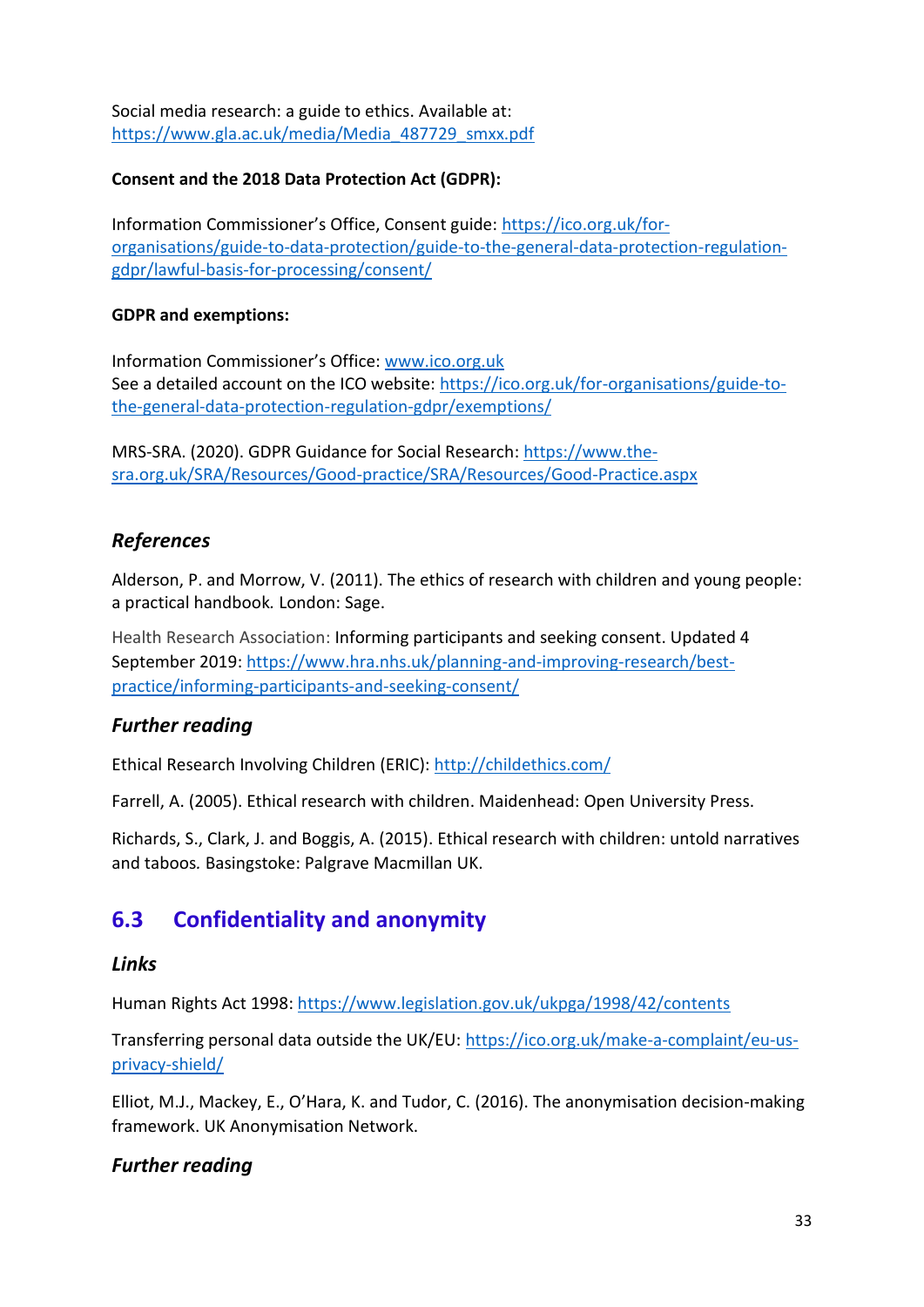Crow, G. and Wiles, R. (2008). Managing anonymity and confidentiality in social research: the case of visual data in community research. ESRC National Centre for Research Methods NCRM Working Paper Series 8/08. Available at:

[http://eprints.ncrm.ac.uk/459/1/0808\\_managing%2520anonymity%2520and%2520confide](http://eprints.ncrm.ac.uk/459/1/0808_managing%2520anonymity%2520and%2520confidentiality.pdf) [ntiality.pdf](http://eprints.ncrm.ac.uk/459/1/0808_managing%2520anonymity%2520and%2520confidentiality.pdf)

What is personal data? Information Commissioner's Office: [https://ico.org.uk/for](https://ico.org.uk/for-organisations/guide-to-data-protection/guide-to-the-general-data-protection-regulation-gdpr/key-definitions/what-is-personal-data/)[organisations/guide-to-data-protection/guide-to-the-general-data-protection-regulation](https://ico.org.uk/for-organisations/guide-to-data-protection/guide-to-the-general-data-protection-regulation-gdpr/key-definitions/what-is-personal-data/)[gdpr/key-definitions/what-is-personal-data/](https://ico.org.uk/for-organisations/guide-to-data-protection/guide-to-the-general-data-protection-regulation-gdpr/key-definitions/what-is-personal-data/)

Woodfield, K. (ed.) (2018). The ethics of online research: advances in research ethics and integrity, volume 2. Bingley: Emerald Publishing Limited.

## <span id="page-36-0"></span>**6.4 Avoiding harm**

#### *Links*

Principle 4 in the Government Social Research Unit, Professional guidance on ethical assurance, 'Avoidance of personal harm'[:https://www.gov.uk/government/uploads/system/uploads/attachment\\_data/file/51](https://www.gov.uk/government/uploads/system/uploads/attachment_data/file/515296/ethics_guidance_tcm6-5782.pdf) [5296/ethics\\_guidance\\_tcm6-5782.pdf](https://www.gov.uk/government/uploads/system/uploads/attachment_data/file/515296/ethics_guidance_tcm6-5782.pdf)

Academy of Social Science generic principle 5 'All social science should aim to maximise benefit and minimise harm': [http://www.acss.org.uk/wp-content/uploads/2014/06/Ethics-](http://www.acss.org.uk/wp-content/uploads/2014/06/Ethics-Final-Principles_16_06_2014.pdf)[Final-Principles\\_16\\_06\\_2014.pdf](http://www.acss.org.uk/wp-content/uploads/2014/06/Ethics-Final-Principles_16_06_2014.pdf)

Many professional bodies have their own guidelines. See for example:

The British Psychological Society: [https://www.bps.org.uk/news-and-policy/bps-code](https://www.bps.org.uk/news-and-policy/bps-code-human-research-ethics-2nd-edition-2014)[human-research-ethics-2nd-edition-2014](https://www.bps.org.uk/news-and-policy/bps-code-human-research-ethics-2nd-edition-2014)

Market Research Society: [https://www.mrs.org.uk/standards/undertaking-safe-face-to](https://www.mrs.org.uk/standards/undertaking-safe-face-to-face-data-collection)[face-data-collection](https://www.mrs.org.uk/standards/undertaking-safe-face-to-face-data-collection)

SRA: [https://www.the-sra.org.uk/SRA/Resources/Good-practice/SRA/Resources/Good-](https://www.the-sra.org.uk/SRA/Resources/Good-practice/SRA/Resources/Good-Practice.aspx)[Practice.aspx](https://www.the-sra.org.uk/SRA/Resources/Good-practice/SRA/Resources/Good-Practice.aspx)

Suzy Lamplugh Trust, personal safety advice: <https://www.suzylamplugh.org/Pages/Category/personal-safety-advice>

### *References*

Brown, V., Strauss, J., LaBarb, K., Golde, A., McCarthy G. and Morey, R. (2014). 'Acute effects of trauma-focused research procedures on participant safety and distress'. Psychiatry Research, 215(1): 154-158. Available at:

<https://www.ncbi.nlm.nih.gov/pmc/articles/PMC4276126/pdf/nihms623984.pdf>

Iphofen, R. (2011). Ethical decision-making in social research: a practical guide. London: Macmillan.